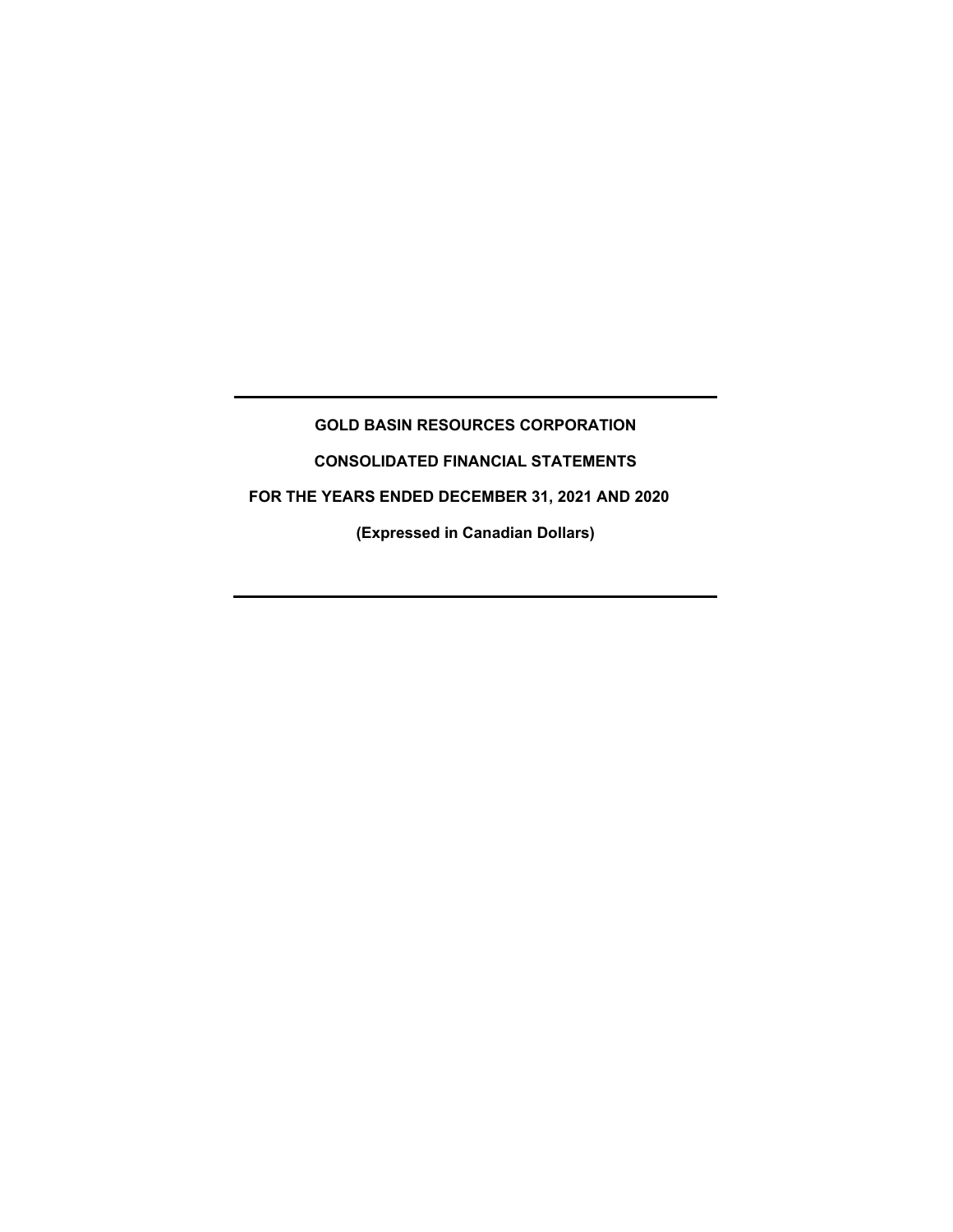

17th floor, 1030 West Georgia St., Vancouver, BC, Canada V6E 2Y3

Tel: 604. 714. 3600 Fax: 604. 714. 3669 Web: manningelliott.com

#### **INDEPENDENT AUDITORS' REPORT**

To the Shareholders and Directors of Gold Basin Resources Corporation

#### **Opinion**

We have audited the consolidated financial statements of Gold Basin Resources Corporation and its subsidiaries (the "Company") which comprise the consolidated statement of financial position as at December 31, 2021 and 2020, and the consolidated statements of loss and comprehensive loss, changes in equity and cash flows for the years then ended, and the related notes comprising a summary of significant accounting policies and other explanatory information (together, the "Financial Statements").

In our opinion, the accompanying Financial Statements present fairly, in all material respects, the financial position of the Company as at December 31, 2021 and 2020, and its financial performance and its cash flows for the years then ended in accordance with International Financial Reporting Standards as issued by the International Accounting Standards Board.

#### **Basis for Opinion**

We conducted our audit in accordance with Canadian generally accepted auditing standards. Our responsibilities under those standards are further described in the *Auditors' Responsibilities for the Audit of the Financial Statements* section of our report. We are independent of the Company in accordance with the ethical requirements that are relevant to our audit of the Financial Statements in Canada, and we have fulfilled our other ethical responsibilities in accordance with these requirements. We believe that the audit evidence we have obtained is sufficient and appropriate to provide a basis for our opinion.

#### **Emphasis of Matter - Material Uncertainty Related to Going Concern**

We draw attention to Note 1 of the accompanying Financial Statements, which describes matters and conditions that indicate the existence of a material uncertainty that may cast significant doubt about the Company's ability to continue as a going concern. Our opinion is not modified in respect of this matter.

#### **Other Information**

Management is responsible for the other information, which comprises the information included in the Company's Management Discussion & Analysis to be filed with the relevant Canadian securities commissions.

Our opinion on the Financial Statements does not cover the other information and we do not express any form of assurance conclusion thereon.

In connection with our audit of the Financial Statements, our responsibility is to read the other information identified above and, in doing so, consider whether the other information is materially inconsistent with the Financial Statements or our knowledge obtained in the audit or otherwise appears to be materially misstated.

If, based on the work we have performed on this other information, we conclude that there is a material misstatement of this other information, we are required to report that fact. We have nothing to report in this regard.

#### **Responsibilities of Management and Those Charged with Governance for the Financial Statements**

Management is responsible for the preparation and fair presentation of the Financial Statements in accordance with International Financial Reporting Standards as issued by the International Accounting Standards Board, and for such internal control as management determines is necessary to enable the preparation of Financial Statements that are free from material misstatement, whether due to fraud or error.

In preparing the Financial Statements, management is responsible for assessing the Company's ability to continue as a going concern, disclosing, as applicable, matters related to going concern and using the going concern basis of accounting unless management either intends to liquidate the Company or to cease operations, or has no realistic alternative but to do so.

Those charged with governance are responsible for overseeing the Company's financial reporting process.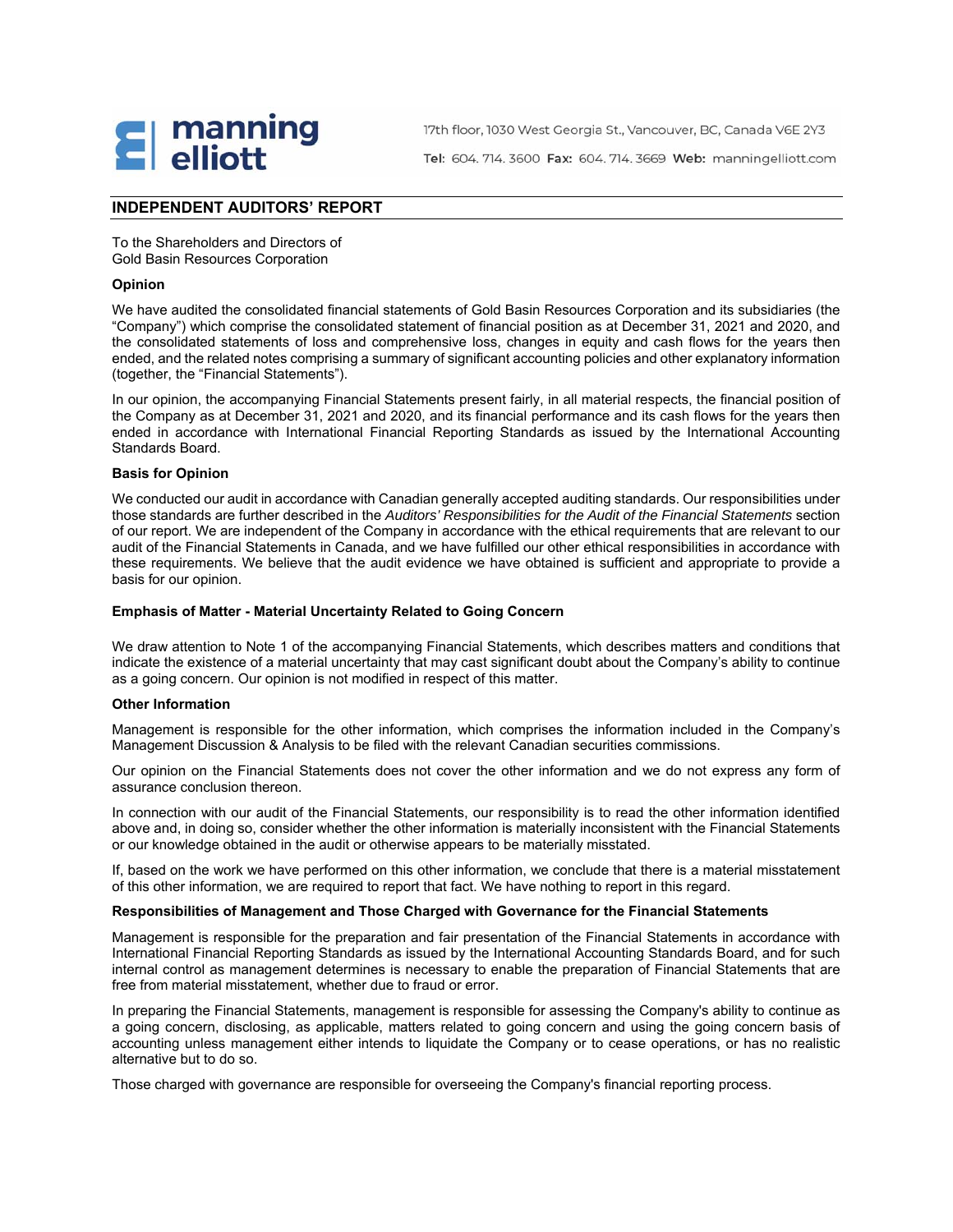#### **Auditors' Responsibilities for the Audit of the Financial Statements**

Our objectives are to obtain reasonable assurance about whether the Financial Statements as a whole are free from material misstatement, whether due to fraud or error, and to issue an auditors' report that includes our opinion. Reasonable assurance is a high level of assurance, but is not a guarantee that an audit conducted in accordance with Canadian generally accepted auditing standards will always detect a material misstatement when it exists. Misstatements can arise from fraud or error and are considered material if, individually or in the aggregate, they could reasonably be expected to influence the economic decisions of users taken on the basis of these Financial Statements.

As part of an audit in accordance with Canadian generally accepted auditing standards, we exercise professional judgment and maintain professional skepticism throughout the audit. We also:

- Identify and assess the risks of material misstatement of the Financial Statements, whether due to fraud or error, design and perform audit procedures responsive to those risks, and obtain audit evidence that is sufficient and appropriate to provide a basis for our opinion. The risk of not detecting a material misstatement resulting from fraud is higher than for one resulting from error, as fraud may involve collusion, forgery, intentional omissions, misrepresentations, or the override of internal control.
- Obtain an understanding of internal control relevant to the audit in order to design audit procedures that are appropriate in the circumstances, but not for the purpose of expressing an opinion on the effectiveness of the Company's internal control.
- Evaluate the appropriateness of accounting policies used and the reasonableness of accounting estimates and related disclosures made by management.
- Conclude on the appropriateness of management's use of the going concern basis of accounting and, based on the audit evidence obtained, whether a material uncertainty exists related to events or conditions that may cast significant doubt on the Company's ability to continue as a going concern. If we conclude that a material uncertainty exists, we are required to draw attention in our auditors' report to the related disclosures in the Financial Statements or, if such disclosures are inadequate, to modify our opinion. Our conclusions are based on the audit evidence obtained up to the date of our auditors' report. However, future events or conditions may cause the Company to cease to continue as a going concern.
- Evaluate the overall presentation, structure and content of the Financial Statements, including the disclosures, and whether the Financial Statements represent the underlying transactions and events in a manner that achieves fair presentation.
- Obtain sufficient appropriate audit evidence regarding the financial information of the entities or business activities within the Company to express an opinion on the consolidated Financial Statements. We are responsible for the direction, supervision and performance of the group audit. We remain solely responsible for our audit opinion.

We communicate with those charged with governance regarding, among other matters, the planned scope and timing of the audit and significant audit findings, including any significant deficiencies in internal control that we identify during our audit.

We also provide those charged with governance with a statement that we have complied with relevant ethical requirements regarding independence, and to communicate with them all relationships and other matters that may reasonably be thought to bear on our independence, and where applicable, related safeguards.

The engagement partner on the audit resulting in this independent auditors' report is Fernanda J. Costa.

Manning Elliott LLP

CHARTERED PROFESSIONAL ACCOUNTANTS Vancouver, Canada May 2, 2022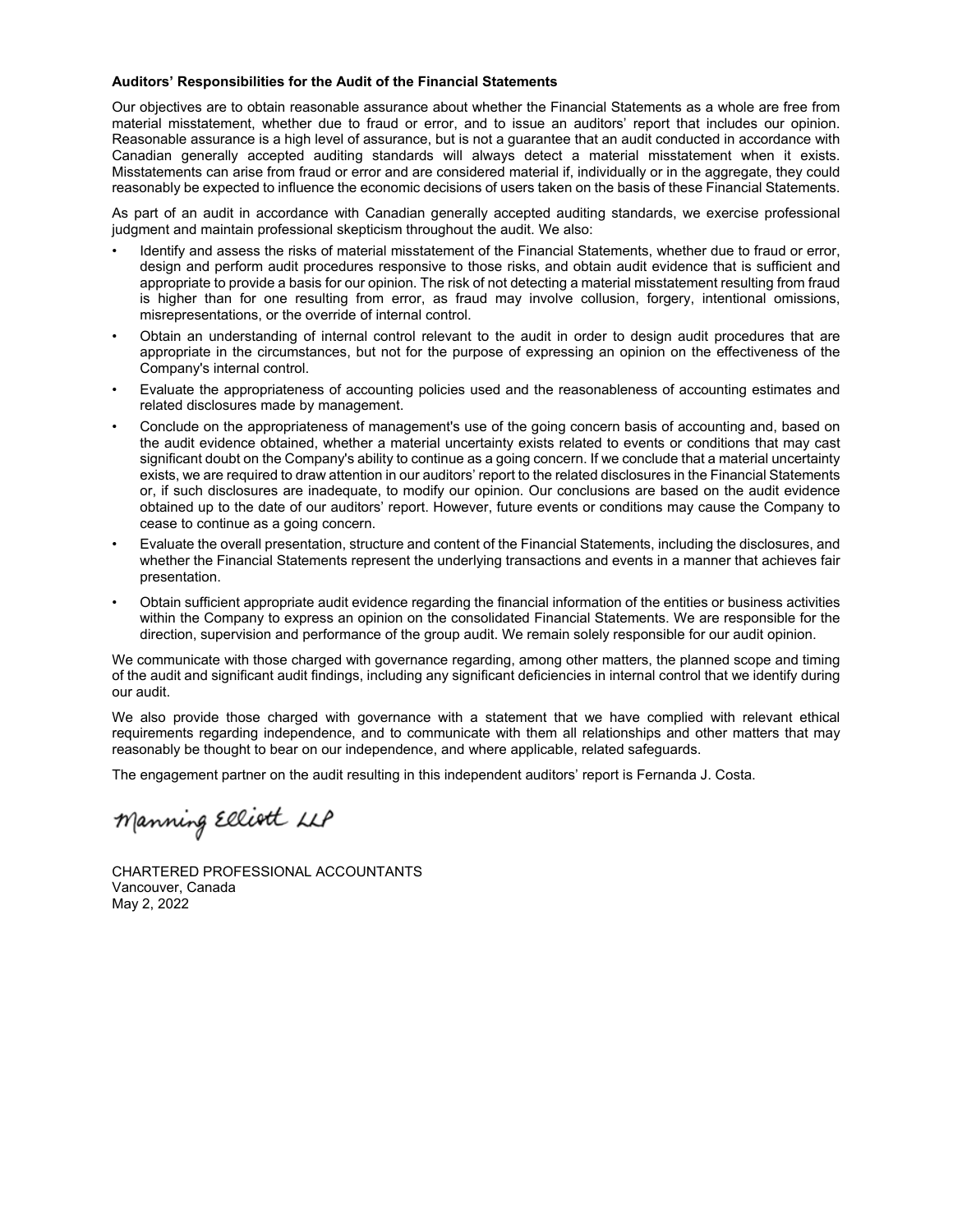## **GOLD BASIN RESOURCES CORPORATION CONSOLIDATED STATEMENTS OF FINANCIAL POSITION**

(Expressed in Canadian dollars)

|                                                                                                                | <b>Note</b>                      | December 31,<br>2021                                | December 31,<br>2020                              |
|----------------------------------------------------------------------------------------------------------------|----------------------------------|-----------------------------------------------------|---------------------------------------------------|
| <b>ASSETS</b>                                                                                                  |                                  | \$                                                  | \$                                                |
| <b>CURRENT</b>                                                                                                 |                                  |                                                     |                                                   |
| Cash<br>Amounts receivable<br>Prepaid expense                                                                  |                                  | 4,041,732<br>82,903<br>40,260                       | 2,208,496<br>34,271<br>110,732                    |
|                                                                                                                |                                  | 4,164,895                                           | 2,353,499                                         |
| <b>EXPLORATION AND EVALUATION ASSETS</b><br><b>EQUIPMENT</b><br>RIGHT-OF-USE ASSET                             | 6<br>9<br>11                     | 15,183,486<br>5,575<br>13,060                       | 13,359,787<br>7,772<br>25,470                     |
| <b>TOTAL ASSETS</b>                                                                                            |                                  | 19,367,016                                          | 15,746,528                                        |
| <b>LIABILITIES</b><br><b>CURRENT</b>                                                                           |                                  |                                                     |                                                   |
| Accounts payable and accrued liabilities<br>Lease liability                                                    | 10<br>11                         | 160,883<br>12,434                                   | 393,311<br>7,490                                  |
|                                                                                                                |                                  | 173,317                                             | 400,801                                           |
| <b>LEASE LIABILITY</b>                                                                                         | 11                               |                                                     | 13,227                                            |
| <b>TOTAL LIABILITIES</b>                                                                                       |                                  | 173,317                                             | 414,028                                           |
| <b>SHAREHOLDERS' EQUITY</b>                                                                                    |                                  |                                                     |                                                   |
| <b>Share Capital</b><br><b>Contributed Surplus</b><br>Accumulated other comprehensive income<br><b>Deficit</b> | $\overline{7}$<br>$\overline{7}$ | 21,812,114<br>2,764,616<br>(51, 027)<br>(5,332,004) | 16,548,046<br>2,193,417<br>6,230<br>(3, 415, 193) |
| <b>TOTAL SHAREHOLDERS' EQUITY</b>                                                                              |                                  | 19,193,699                                          | 15,332,500                                        |
| TOTAL LIABILITIES AND SHAREHOLDERS' EQUITY                                                                     |                                  | 19,367,016                                          | 15,746,528                                        |

NATURE OF BUSINESS AND CONTINUING OPERATIONS (Note 1) SUBSEQUENT EVENTS (Note 14)

Approved and authorized for issue on behalf of the Board on May 2, 2022

*"Michael Povey"* Director *"Charles Straw"* Director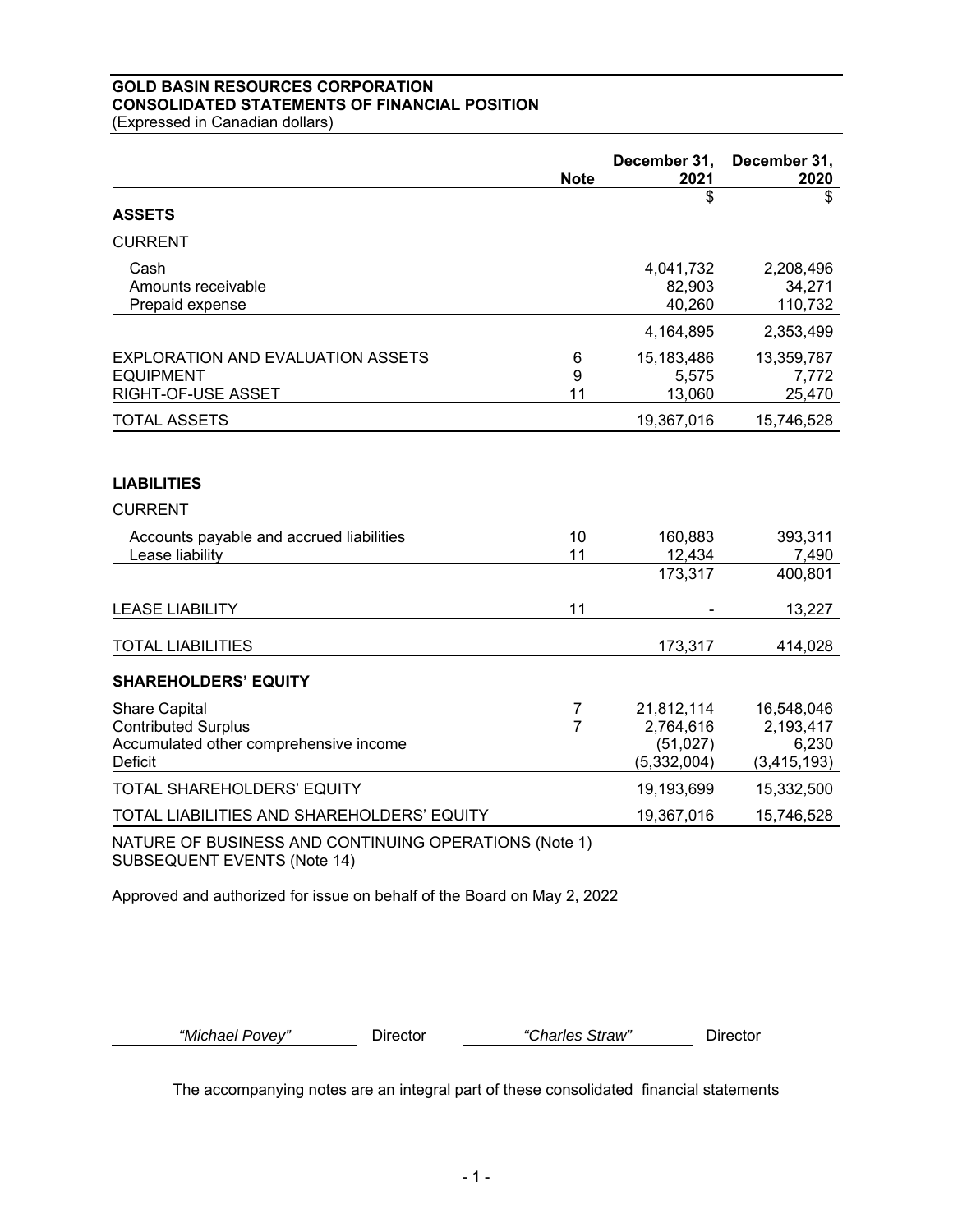## **GOLD BASIN RESOURCES CORPORATION CONSOLIDATED STATEMENTS OF LOSS AND COMPREHENSIVE LOSS**

(Expressed in Canadian dollars)

|                                                                                 | <b>Note</b> | Year ended<br>December 31,<br>2021 |             | Year ended<br>December 31,<br>2020 |
|---------------------------------------------------------------------------------|-------------|------------------------------------|-------------|------------------------------------|
|                                                                                 |             |                                    | \$          | \$                                 |
| <b>EXPENSES</b>                                                                 |             |                                    |             |                                    |
| Advertising and promotion                                                       |             | 173,638                            |             | 5,490                              |
| Amortization; right-of-use asset                                                | 11          | 11,086                             |             | 2,315                              |
| Consulting                                                                      |             | 4,281                              |             | 34,750                             |
| Depreciation                                                                    |             | 1,896                              |             |                                    |
| Filing fees                                                                     |             | 12,049                             |             | 16,596                             |
| Foreign exchange                                                                |             | 11,625                             |             | 12,923                             |
| Insurance                                                                       |             | 17,500                             |             | 13,300                             |
| Interest and accretion                                                          | 11          | 2,622                              |             | 603                                |
| Listing fees                                                                    |             | 124,784                            |             | 7,143                              |
| Management fees                                                                 | 10          | 515,994                            |             | 237,573                            |
| Office and administrative                                                       |             | 22,637                             |             | 41,483                             |
| Professional fees                                                               | 10          | 565,779                            |             | 773,399                            |
| Rent                                                                            | 10          |                                    |             | 9,000                              |
| Share-based payments                                                            | 7,10        | 455,542                            |             | 1,816,435                          |
| Travel                                                                          |             | 4,765                              |             | 1,054                              |
| LOSS BEFORE OTHER ITEMS                                                         |             | 1,924,198                          |             | 2,972,064                          |
| <b>OTHER ITEMS</b>                                                              |             |                                    |             |                                    |
| Impairment of exploration and evaluation assets                                 | 6           |                                    |             | 174,488                            |
| Other income                                                                    |             | (7, 387)                           |             |                                    |
| <b>NET LOSS</b>                                                                 |             | 1,916,811                          |             | 3,146,552                          |
| OTHER COMPREHENSIVE LOSS<br>Item that may be reclassified subsequently to loss: |             |                                    |             |                                    |
| Unrealized foreign exchange translation                                         |             | 57,257                             |             | (6, 230)                           |
| <b>COMPREHENSIVE LOSS</b>                                                       |             | 1,974,068                          |             | 3,140,322                          |
| LOSS PER SHARE - Basic and diluted                                              |             | \$                                 | $(0.03)$ \$ | (0.09)                             |
|                                                                                 |             |                                    |             |                                    |
| WEIGHTED AVERAGE NUMBER OF COMMON SHARES<br><b>OUTSTANDING</b>                  |             | 78,781,587                         |             | 35,655,609                         |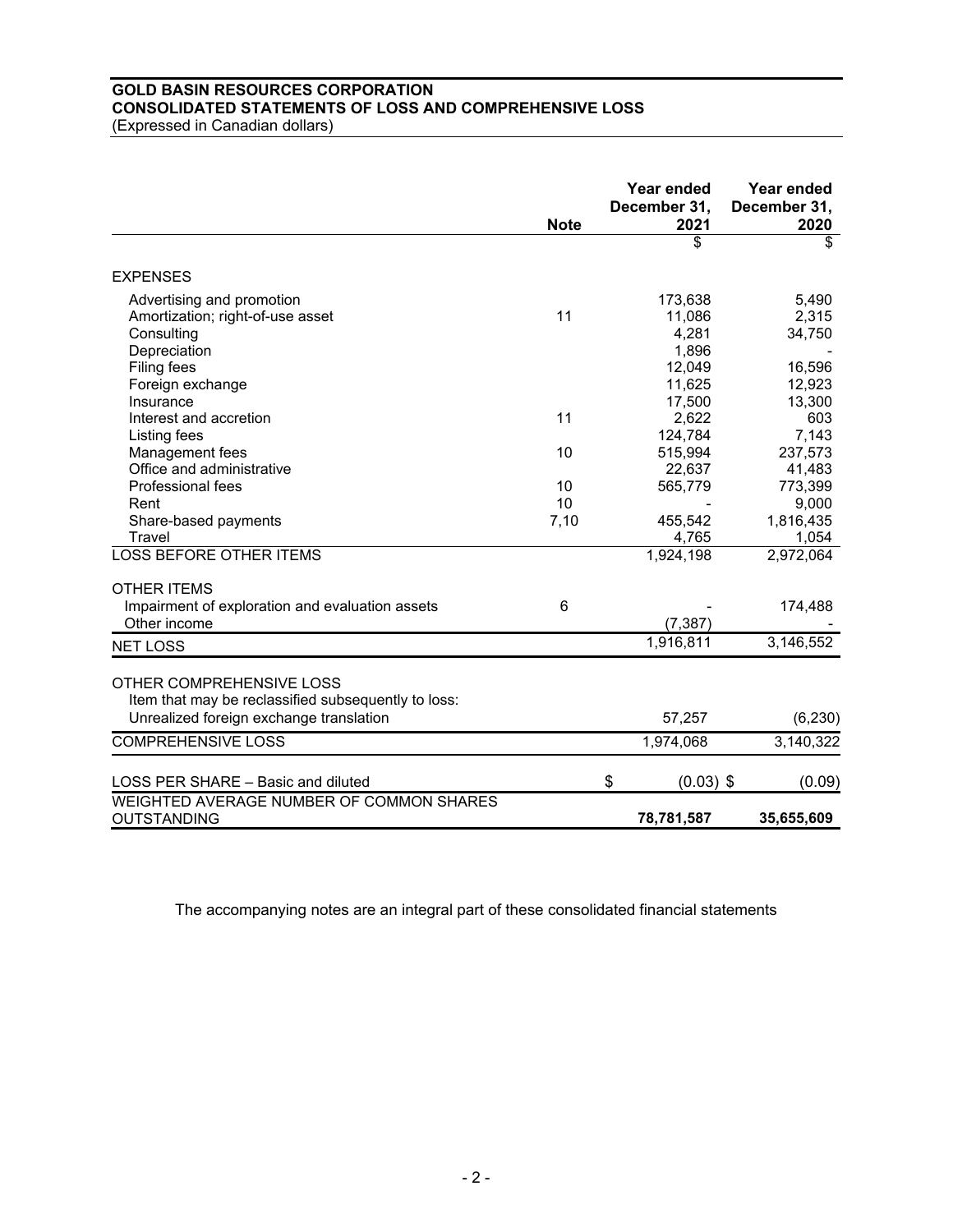## **GOLD BASIN RESOURCES CORPORATION CONSOLIDATED STATEMENTS OF CHANGES IN EQUITY**  (Expressed in Canadian dollars)

**Common Shares Number of Shares Amount Contributed Surplus Accumulated Other Comprehensive Income** Deficit **Total**  \$ \$ \$ \$ \$ Balance, December 31, 2019 13,298,001 13,298,001 477,058 93,301 1301,298,001 301,718 Options exercised 200,000 20,000 - - - 20,000 Shares issued for cash and the cash 23,647,826 4,729,565 - - - - - - - - - - - 4,729,565 Shares issued for exploration and evaluation assets  $33,000,001$   $11,825,000$  - - - - - - - - - - - - 11,825,000 Warrants exercised and the control of the control of the 770,700 39,570 and the control of the control of the control of the 39,570 and the 39,570 and the control of the control of the control of the control of the control Share issuance costs 6. 259,466 and the costs of the costs of the costs of the costs of the costs of the costs of the costs of the costs of the costs of the costs of the costs of the costs of the costs of the costs of the Share-based payments **1,816,435** - 1,816,435 - 1,816,435 - 1,816,435 - 1,816,435 - 1,816,435 - 1,816,435 - 1,816,435 Net loss and comprehensive loss extendions of the state of the state of the state of the state of the state of the state of the state of the state of the state of the state of the state of the state of the state of the sta Balance, December 31, 2020 **70,916,528 16,548,046 2,193,417 6,230 (3,415,193) 15,332,500**  Shares issued for cash 15,422,683 5,282,317 115,657 - - 5,397,974 Share issuance costs - (281,364) - - - (281,364) Warrants exercised 4,931,900 263,115 263,115 Share-based payments 455,542 - 455,542 - 455,542 - 455,542 - 455,542 - 455,542 - 455,542 - 455,542 - 455,542 - 455,542 - 455,542 - 455,542 - 455,542 - 455,542 - 455,542 - 455,542 - 455,542 - 455,542 - 455,542 - 455,542 - 4 Net loss and comprehensive loss - - - (57,257) (1,916,811) (1,974,068) Balance, December 31, 2021 **91,271,111 21,812,114 2,764,616 (51,027) (5,332,004) 19,193,699**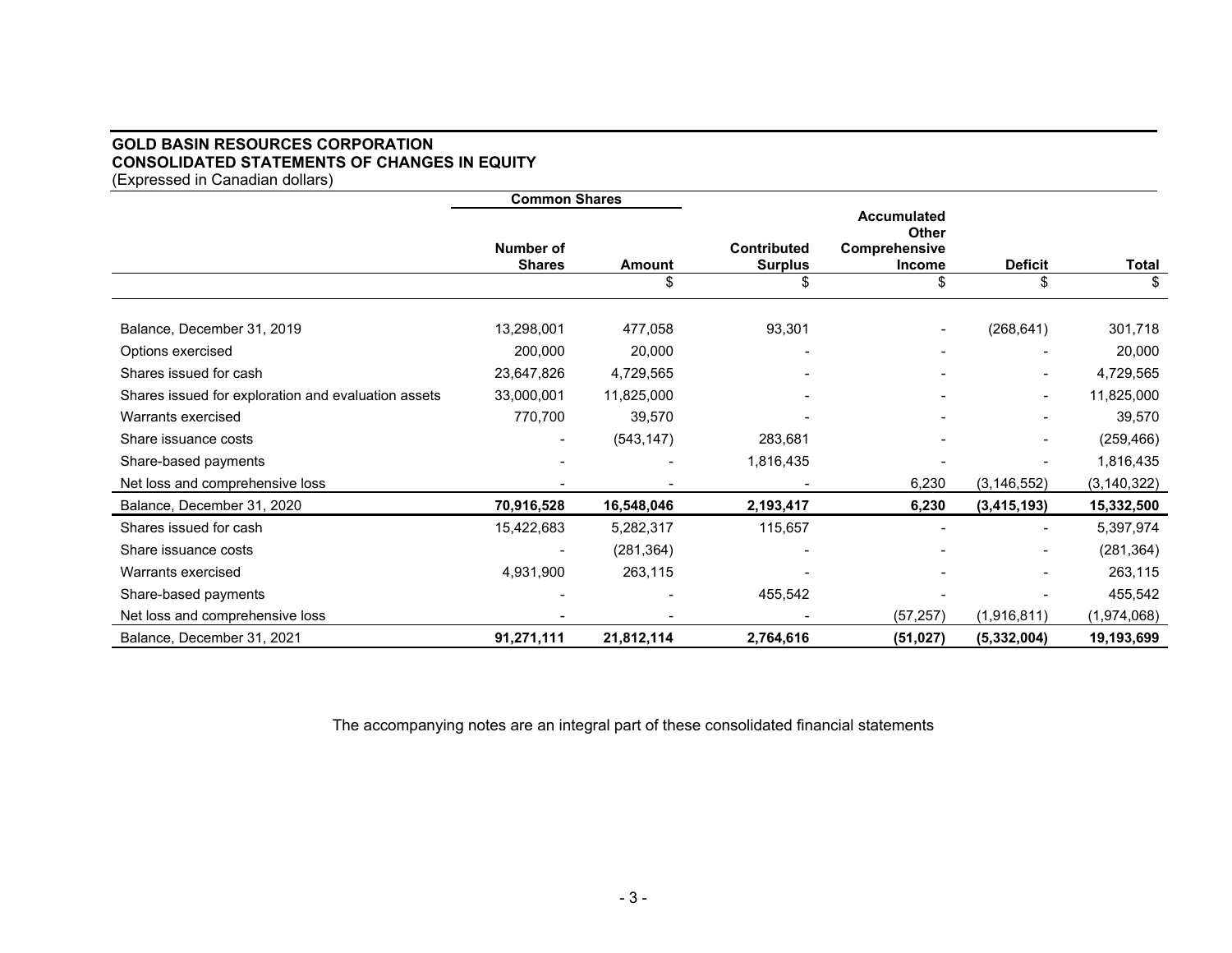## **GOLD BASIN RESOURCES CORPORATION CONSOLIDATED STATEMENTS OF CASH FLOWS**

(Expressed in Canadian dollars)

|                                                                                                                                                                                           | Year ended<br><b>December</b><br>31, 2021 | Year ended<br>December 31,<br>2020       |
|-------------------------------------------------------------------------------------------------------------------------------------------------------------------------------------------|-------------------------------------------|------------------------------------------|
| <b>CASH PROVIDED BY (USED IN):</b>                                                                                                                                                        |                                           | \$<br>\$                                 |
| <b>OPERATING ACTIVITIES</b>                                                                                                                                                               |                                           |                                          |
| Net loss for the year                                                                                                                                                                     | (1,916,811)                               | (3, 146, 552)                            |
| Item not involving cash:<br>Share-based payments<br>Impairment of exploration and evaluation assets<br>Amortization; right-of-use asset<br>Depreciation<br>Interest and accretion expense | 455,542<br>11,086<br>1,896<br>2,622       | 1,816,435<br>174,488<br>2,315<br>603     |
| Changes in non-cash working capital balances:<br>Amounts receivable<br>Prepaid expenses<br>Accounts payable and accrued liabilities                                                       | (48, 632)<br>70,472<br>(232,393)          | (26, 663)<br>(110, 732)<br>167,407       |
| Cash used in operating activities                                                                                                                                                         | (1,656,218)                               | (1, 122, 699)                            |
| <b>INVESTING ACTIVITIES</b>                                                                                                                                                               |                                           |                                          |
| Exploration and evaluation assets<br>Equipment acquisition                                                                                                                                | (1,823,699)                               | (1,352,211)<br>(7, 772)                  |
| Cash used in investing activities                                                                                                                                                         | (1,823,699)                               | (1,367,654)                              |
| <b>FINANCING ACTIVITIES</b>                                                                                                                                                               |                                           |                                          |
| Issuance of common shares, net of issuance costs<br>Warrants exercised<br>Lease payments<br>Options exercised                                                                             | 5,116,575<br>263,115<br>(9,797)           | 4,470,099<br>39,570<br>(7,671)<br>20,000 |
| Cash provided by financing activities                                                                                                                                                     | 5,369,893                                 | 4,529,669                                |
| <b>CHANGE IN CASH</b><br>EFFECT OF FOREIGN EXCHANGE RATE ON CASH<br>CASH, BEGINNING OF YEAR                                                                                               | 1,889,976<br>(56, 740)<br>2,208,496       | 2,039,316<br>6,230<br>162,950            |
| CASH, END OF YEAR                                                                                                                                                                         | 4,041,732                                 | 2,208,496                                |
| SUPPLEMENTAL CASH DISCLOSURES<br>Interest paid<br>Income taxes paid                                                                                                                       | \$<br>\$                                  | \$<br>\$                                 |
| <b>NON-CASH TRANSACTIONS</b><br>Shares issued for mineral property                                                                                                                        | \$                                        | \$11,825,000                             |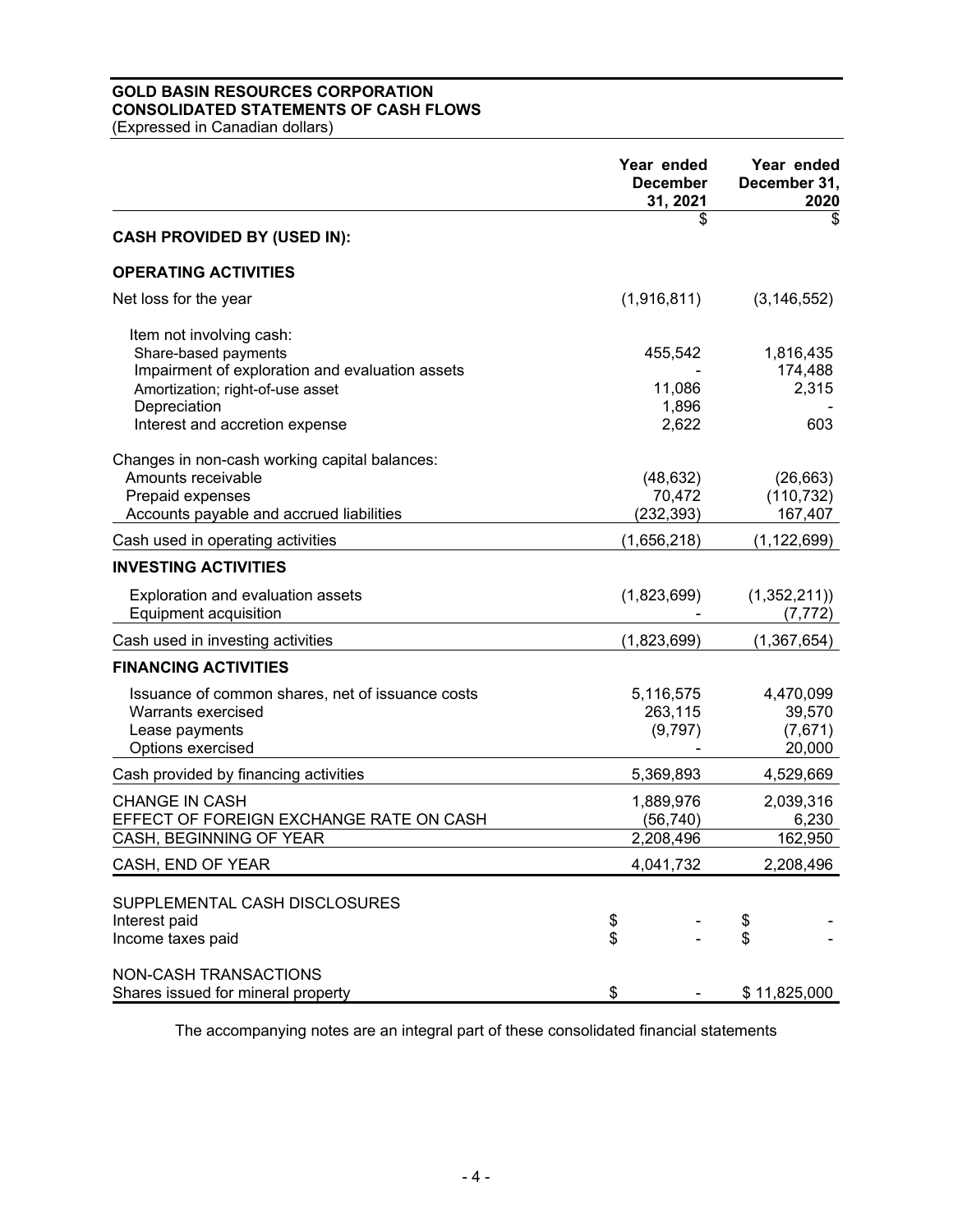## 1. NATURE OF BUSINESS AND CONTINUING OPERATIONS

Gold Basin Resources Corporation (the "Company") was incorporated on November 24, 2017 under the laws of British Columbia. The address of the Company's corporate office and its principal place of business is Suite 1170 – 1040 West Georgia Street, Vancouver, British Columbia, Canada. The Company's common shares trade on the TSXV under the symbol "GXX" and are listed on the OTCQB Venture Market under the symbol "GXXFF".

The Company's principal business activities include the acquisition and exploration of mineral property assets. As at December 31, 2021, the Company had not yet determined whether the Company's mineral property assets contain ore reserves that are economically recoverable. The recoverability amount shown for exploration and evaluation assets is dependent upon the discovery of economically recoverable reserves, confirmation of the Company's interest in the underlying mineral claims, the ability of the Company to obtain the necessary financing to complete the development of and the future profitable production from the property or realizing proceeds from its disposition. The outcome of these matters cannot be predicted at this time and the uncertainties cast significant doubt upon the Company's ability to continue as a going concern.

The Company had a deficit of \$5,332,004 as at December 31, 2021 (2020: \$3,415,193), which has been funded by the issuance of equity. The Company's ability to continue its operations and to realize its assets at their carrying values is dependent upon obtaining additional financing and generating revenues sufficient to cover its operating costs.

These consolidated financial statements do not give effect to any adjustments which would be necessary should the Company be unable to continue as a going concern and therefore be required to realize its assets and discharge its liabilities in other than the normal course of business and at amounts different from those reflected in these consolidated financial statements.

In March 2020, the World Health Organization declared coronavirus COVID-19 a global pandemic. This contagious disease outbreak, which has continued to spread, and any related adverse public health developments, has adversely affected workforces, economies, and financial markets globally, potentially leading to an economic downturn. At this point, the impact on the Company has been minimal. The Company continues to monitor the situation and is taking all necessary precautions in order to follow rules and best practices as set out by the federal and provincial governments.

### 2. BASIS OF CONSOLIDATION

The consolidated financial statements include the accounts of the Company and its wholly-owned subsidiaries. All significant intercompany balances, transactions and any unrealized gains and losses arising from intercompany transactions, have been eliminated. The Company's subsidiaries are presented in the table below.

| <b>Entity</b>                                                        | Country of<br>Incorporation | <b>Effective</b><br><b>Economic Interest</b> |
|----------------------------------------------------------------------|-----------------------------|----------------------------------------------|
| Gold Basin Resources (Arizona), Inc.<br>("Gold Basin Arizona")       | USA                         | 100%                                         |
| Gold Basin Resources (Australia) Pty Ltd<br>("Gold Basin Australia") | Australia                   | 100%                                         |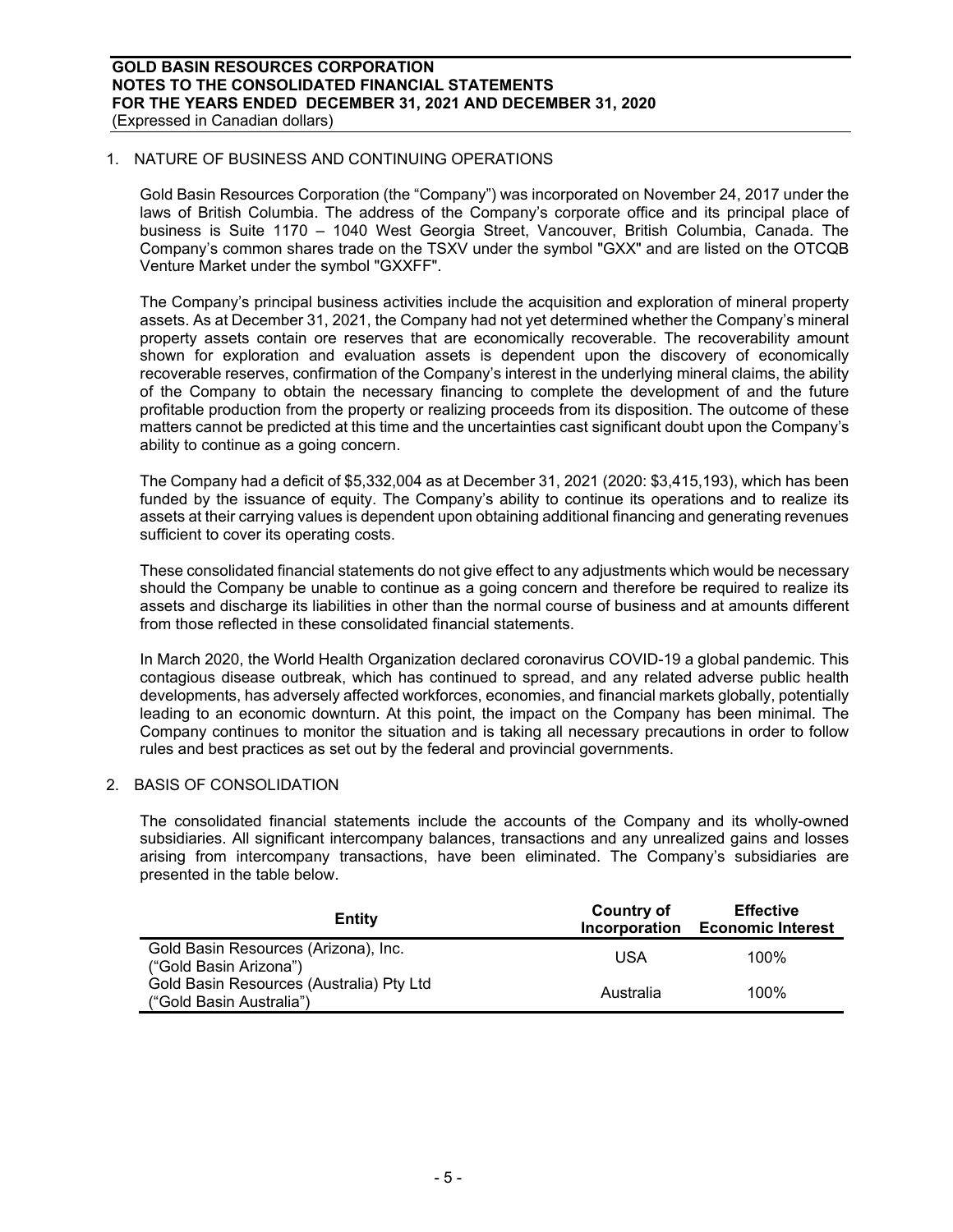(Expressed in Canadian dollars)

#### 3. SIGNIFICANT ACCOUNTING POLICIES

a) Statement of compliance

These consolidated financial statements have been prepared in accordance with IFRS issued by the IASB.

These consolidated financial statements were authorized for issue in accordance with a resolution from the Board of Directors on May 2, 2022.

b) Basis of presentation

The consolidated financial statements have been prepared on the historical cost basis, with the exception of financial instruments which are measured at fair value, as explained in the accounting policies set out below. In addition, these consolidated financial statements have been prepared using the accrual basis of accounting, except for cash flow information.

These consolidated financial statements are presented in Canadian dollars, which is the Company's functional currency. The functional currency of Gold Basin Arizona is the U.S. dollar and the functional currency of Gold Basin Australia is the Australian dollar. The assets and liabilities of Gold Basin Arizona and Gold Basin Australia are translated into Canadian dollars at the rate of exchange prevailing at the reporting date and their income and expense items are translated at the spot exchange rate for the period. Exchange differences arising on the translation are recognized in other comprehensive income.

The accounting policies set out below have been applied consistently to all periods presented in these consolidated financial statements.

c) Cash and cash equivalents

Cash in the consolidated statements of financial position is comprised of cash in banks and on hand, and short term deposits with an original maturity of three months or less, which are readily convertible into a known amount of cash.

d) Exploration and evaluation assets

All costs related to the acquisition, exploration and development of mineral properties are capitalized. Upon commencement of commercial production, the related accumulated costs are amortized against projected income using the units-of-production method over estimated recoverable reserves.

Management annually assesses carrying values of non-producing properties and properties for which events and circumstances may indicate possible impairment. Impairment of a property is generally considered to have occurred if the property has been abandoned, there are unfavourable changes in the property economics, there are restrictions on development, or when there has been an undue delay in development, which exceeds three years. In the event that estimated discounted cash flows expected from its use or eventual disposition is determined by management to be insufficient to recover the carrying value of the property, the carrying value is written-down to the estimated recoverable amount.

The recoverability of mineral properties and exploration and development costs is dependent on the existence of economically recoverable reserves, the ability to obtain the necessary financing to complete the development of the reserves, and the profitability of future operations. The Company has not yet determined whether or not any of its future mineral properties contain economically recoverable reserves. Amounts capitalized to mineral properties as exploration and development costs do not necessarily reflect present or future values.

When options are granted on mineral properties or properties are sold, proceeds are credited to the cost of the property. If no future capital expenditure is required and proceeds exceed costs, the excess proceeds are reported as a gain.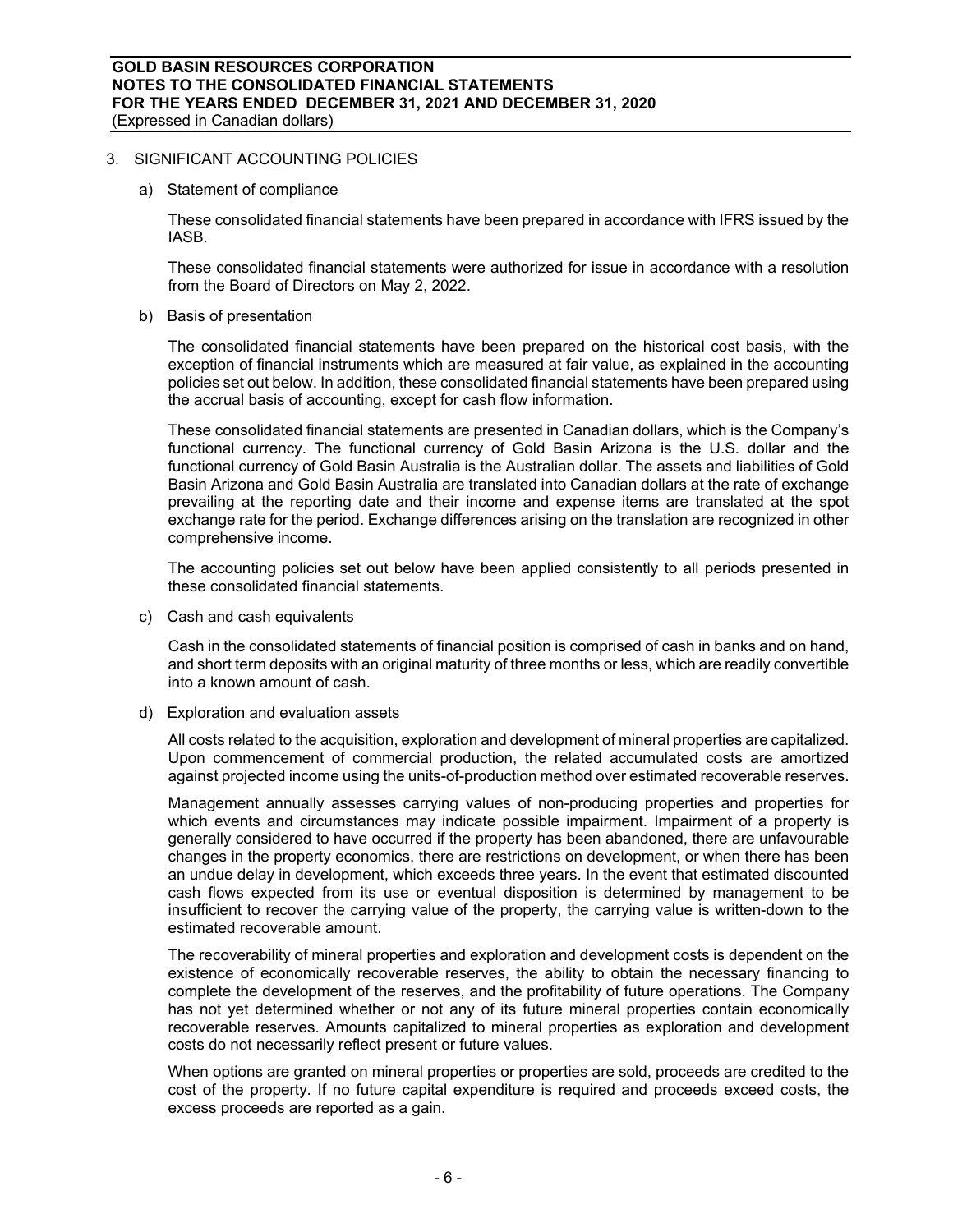(Expressed in Canadian dollars)

## 3. SIGNIFICANT ACCOUNTING POLICIES (continued)

e) Share-based payments

Share-based payments to employees and others providing similar services are measured at the estimated fair value of the instruments issued on the grant date and amortized over the vesting periods. Share-based payments to non-employees are measured at the fair value of the goods or services received or the fair value of the equity instruments issued if it is determined the fair value of the goods or services cannot be reliably measured, and are recorded at the date the goods or services are received. The amount recognized as an expense is adjusted to reflect the number of awards expected to vest. The offset to the recorded cost is to equity settled share-based payments reserve.

Consideration received on the exercise of stock options is recorded as share capital and the related equity settled share-based payments reserve is transferred to share capital. Charges for options that are forfeited before vesting are reversed from equity settled share-based payment reserve.

Share-based compensation expense relating to deferred share units is accrued over the vesting period of the units based on the quoted market price. As these awards can be settled in cash, the expense and liability are adjusted each reporting period for changes in the underlying share price.

f) Flow-through shares

The resource expenditure deductions for income tax purposes related to exploration and development activities funded by flow-through share arrangements are renounced to investors in accordance with Canadian tax legislation. On issuance, the premium recorded on the flow-through share, being the difference in price over a common share with no tax attributes, is recognized as a liability. As expenditures are incurred, the liability associated with the renounced tax deductions is recognized through profit and loss with a pro-rata portion of the deferred premium.

To the extent that the Company has deferred tax assets in the form of tax loss carry-forwards and other unused tax credits as at the reporting date, the Company may use them to reduce its deferred tax liability relating to tax benefits transferred through flow-through shares.

g) Foreign currency

Transactions and balances in currencies other than the Canadian dollar, the currency of the primary economic environment in which the Company operates (the "functional currency"), are translated into the functional currency using the exchange rates prevailing at the dates of the transactions. Foreign exchange gains and losses resulting from the settlement of such transactions and from the translation of monetary assets and liabilities denominated in foreign currencies at exchange prevailing on the statement of financial position date are recognized in the statement of comprehensive loss.

h) Decommissioning, restoration and similar liabilities

An obligation to incur restoration, rehabilitation and environmental costs arises when environmental disturbance is caused by the exploration or development of a mineral property interest. Such costs arising from the decommissioning of plant and other site preparation work, discounted to their net present value, are provided for and capitalized at the start of each project to the carrying amount of the asset, along with a corresponding liability as soon as the obligation to incur such costs arises. The timing of the actual rehabilitation expenditure is dependent on a number of factors such as the life and nature of the asset, the operating license conditions and, when applicable, the environment in which the mine operates.

Discount rates using a pre-tax rate that reflects the time value of money are used to calculate the net present value. These costs are charged against profit or loss over the economic life of the related asset, through amortization using either the units-of-production or the straight-line method. The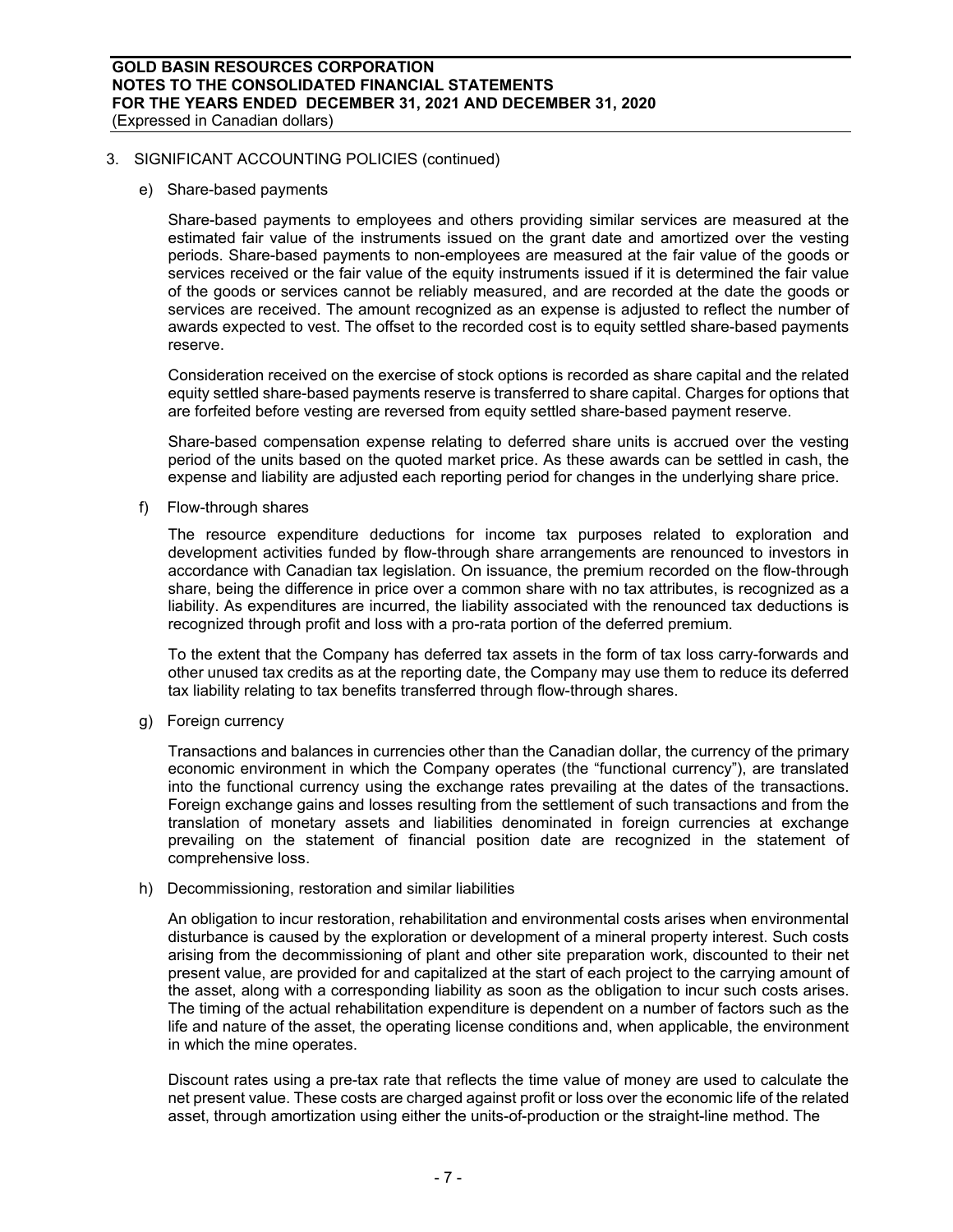#### 3. SIGNIFICANT ACCOUNTING POLICIES (continued)

h) Decommissioning, restoration and similar liabilities (continued)

corresponding liability is progressively increased as the effect of discounting unwinds creating an expense recognized in profit or loss.

Decommissioning costs are also adjusted for changes in estimates. Those adjustments are accounted for as a change in the corresponding capitalized cost, except where a reduction in costs is greater than the unamortized capitalized cost of the related assets, in which case the capitalized cost is reduced to nil and the remaining adjustment is recognized in profit or loss.

The operations of the Company have been, and may in the future be, affected from time to time in varying degree by changes in environmental regulations, including those for site restoration costs. Both the likelihood of new regulations and their overall effect upon the Company are not predictable.

The Company has no material restoration, rehabilitation and environmental obligations as the disturbance to date is immaterial.

i) Loss per share

 The Company presents basic and diluted loss per share data for its common shares, calculated by dividing the loss attributable to common shareholders of the Company by the weighted average number of common shares outstanding during the period. Diluted loss per share does not adjust the loss attributable to common shareholders or the weighted average number of common shares outstanding when the effect is anti-dilutive.

j) Income taxes

 Current tax is the expected tax payable or receivable on the taxable income or loss for the year, using tax rates enacted or substantively enacted at the balance sheet date, and includes any adjustments to tax payable or receivable in respect of previous years.

Deferred income taxes are recorded using the liability method whereby deferred tax is recognized in respect of temporary differences between the carrying amounts of assets and liabilities for financial reporting purposes and the amounts used for taxation purpose.

Deferred tax is measured at the tax rates that are expected to be applied to temporary differences when they reverse, based on the laws that have been enacted or substantively enacted by the statement of financial position date. Deferred tax is not recognized for temporary differences which arise on the initial recognition of assets or liabilities in a transaction that is not a business combination and that affects neither accounting, nor taxable profit or loss.

 A deferred tax asset is recognized for unused tax losses, tax credits and deductible temporary differences, to the extent that it is probable that future taxable profits will be available against which they can be utilized. Deferred tax assets are reviewed at each reporting date and are reduced to the extent that it is no longer probable that the related tax benefit will be realized.

#### k) Financial instruments

On initial recognition financial assets are classified as measured at:

- i. Amortized cost;
- ii. Fair value through other comprehensive income ("FVOCI"); and
- iii. Fair value through profit and loss ("FVTPL").

Financial assets are not reclassified subsequent to their initial recognition unless the Company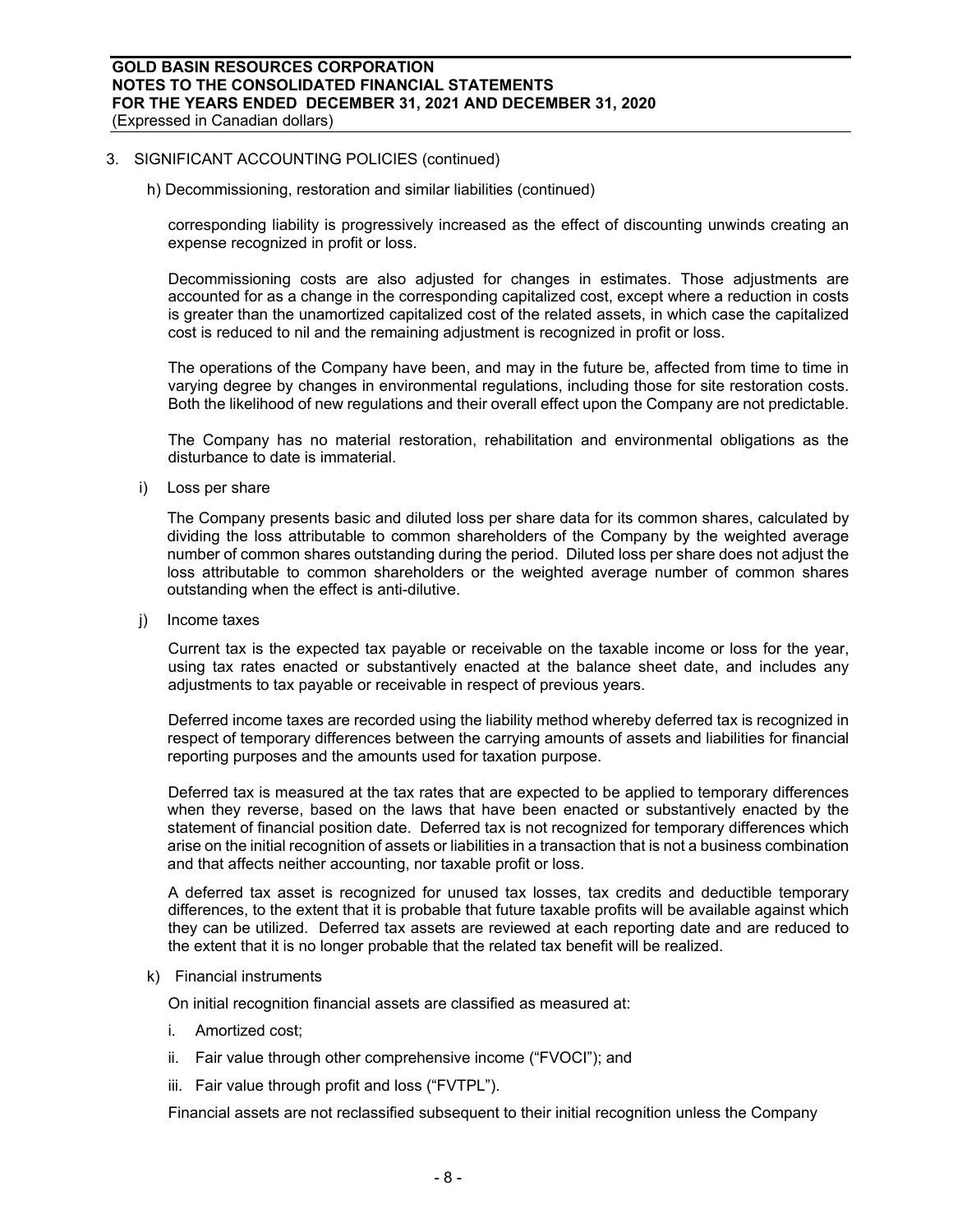(Expressed in Canadian dollars)

### 3. SIGNIFICANT ACCOUNTING POLICIES (continued)

k) Financial instruments (continued)

changes its business model for managing financial assets in which case all affected financial assets are reclassified on the first day of the first reporting period following the change in the business model.

At initial recognition, the Company measures a financial asset at its fair value plus, in the case of a financial asset not at FVTPL, transaction costs that are directly attributable to the acquisition of the financial asset. Transaction costs of financial assets carried at FVTPL are expensed in profit or loss. Financial assets are considered in their entirety when determining whether their cash flows are solely payment of principal and interest.

Subsequent measurement of financial assets depends on their classification:

i. Amortized cost

Assets that are held for collection of contractual cash flows where those cash flows represent solely payments of principal and interest are measured at amortized cost. A gain or loss on a debt investment that is subsequently measured at amortized cost is recognized in profit or loss when the asset is derecognized or impaired. Interest income from these financial assets is included as finance income using the effective interest rate method.

The Company classifies its amounts receivable at amortized cost.

ii. FVOCI

Assets that are held for collection of contractual cash flows and for selling the financial assets, where the assets' cash flows represent solely payments of principal and interest, are measured at FVOCI. Movements in the carrying amount are taken through OCI, except for the recognition of impairment gains and losses, interest revenue, and foreign exchange gains and losses which are recognized in profit or loss. When the financial asset is derecognized, the cumulative gain or loss previously recognized in OCI is reclassified from equity to profit or loss and recognized in other gains (losses). Interest income from these financial assets is included as finance income using the effective interest rate method.

The Company does not have any assets classified at FVOCI.

iii. FVTPL

Assets that do not meet the criteria for amortized cost or FVOCI are measured at FVTPL. A gain or loss on an investment that is subsequently measured at FVTPL is recognized in profit or loss and presented net as revenue in the Statement of Loss and Comprehensive Loss in the period in which it arises.

The Company's cash is classified at FVTPL.

Financial Liabilities and Equity

Debt and equity instruments are classified as either financial liabilities or as equity in accordance with the substance of the contractual arrangement. An equity instrument is any contract that evidences a residual interest in the assets of an entity after deducting all of its liabilities. Equity instruments issued by the group entities are recorded at the proceeds received, net of direct issue costs.

Financial liabilities are classified as measured at (i) FVTPL; or (ii) amortized cost.

A financial liability is classified as at FVTPL if it is classified as held-for-trading or is designated as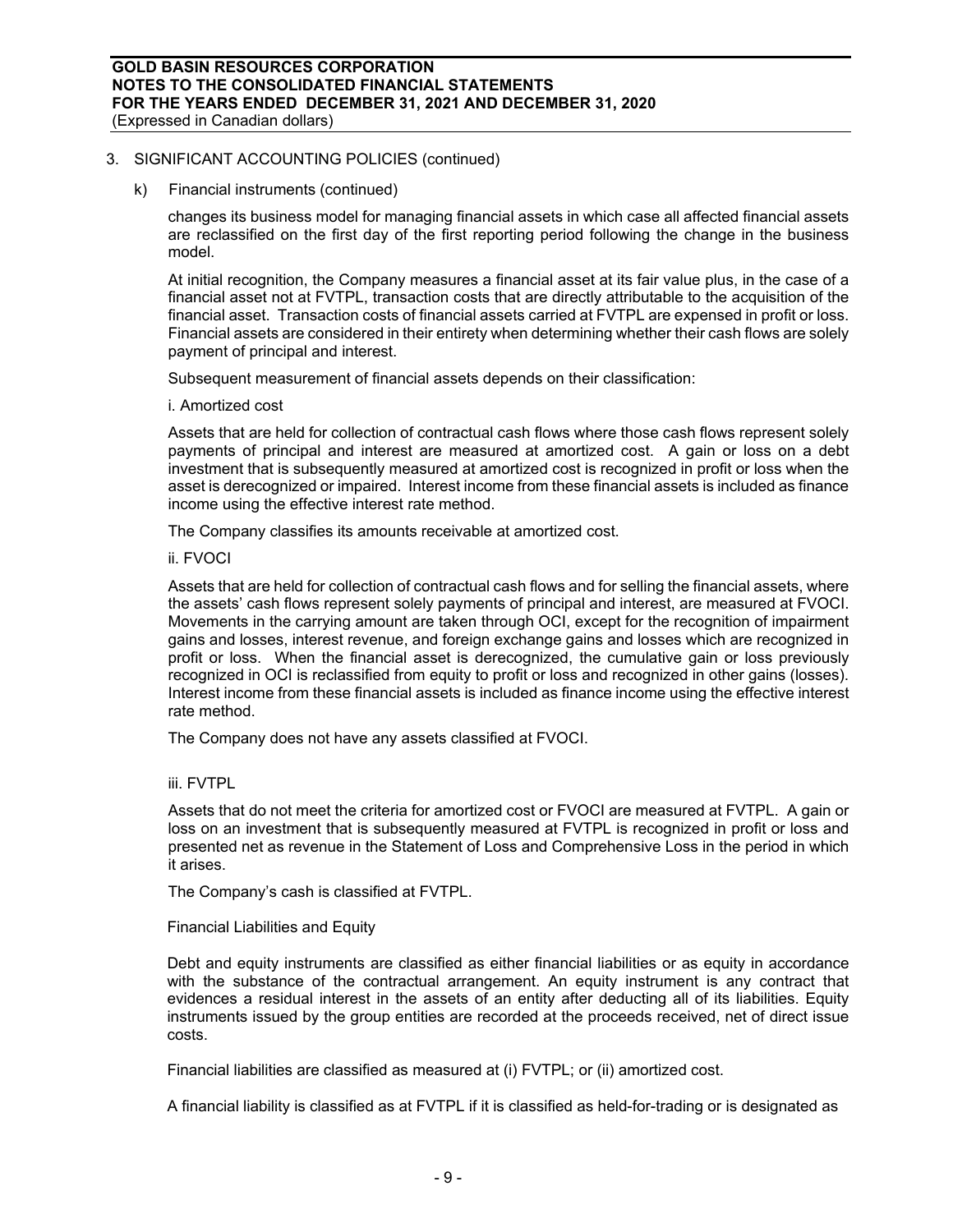#### 3. SIGNIFICANT ACCOUNTING POLICIES (continued)

k) Financial instruments (continued)

such on initial recognition. Directly attributable transaction costs are recognized in profit or loss as incurred. The amount of change in the fair value that is attributable to changes in the credit risk of the liability is presented in OCI and the remaining amount of the change in the fair value is presented in profit or loss.

The Company does not classify any financial liabilities at FVTPL.

Other non-derivative financial liabilities are initially measured at fair value less any directly attributable transaction costs. Subsequent to initial recognition, these liabilities are measured at amortized cost using the effective interest method.

The Company classifies its accounts payable and lease liability at amortized cost.

A financial liability is derecognized when the contractual obligation under the liability is discharged, cancelled or expires or its terms are modified and the cash flows of the modified liability are substantially different, in which case a new financial liability based on the modified terms is recognized at fair value.

l) Share issuance costs

Professional, consulting, regulatory and other costs directly attributable to financing transactions are recorded as deferred financing costs until the financing transactions are completed, if the completion of the transaction is considered likely; otherwise they are expensed as incurred. Share issue costs are charged to share capital when the related shares are issued. Deferred financing costs related to financing transactions that are not completed are expensed.

m) Leases

Leases in which the Company assumes substantially all risks and rewards of ownership are classified as finance leases. Assets held under finance leases are recognized at the lower of the fair value and present value of the minimum lease payments at inception of the lease, less accumulated depreciation and impairment losses. The corresponding liability is recognized as a finance lease obligation. Lease payments are apportioned between finance charges and reduction of the lease obligation to achieve a constant rate of interest on the remaining liability. Finance charges are recorded as a finance expense within profit and loss, unless they are attributable to qualifying assets, in which case they are capitalized. Operating lease payments are recognized on a straight-line basis over the lease term, except where another systematic basis is more representative of the time pattern in which economic benefits from the leased asset are consumed, in which case that systematic basis is used. Operating lease payments are recorded within profit and loss unless they are attributable to qualifying assets, in which case they are capitalized.

n) Equipment

Equipment is measured at cost less accumulated depreciation, less any accumulated impairment losses. The Company uses the following amortization rates for the following equipment:

| Computer equipment | 3 years | Straight line |
|--------------------|---------|---------------|
| Office equipment   | 5 vears | Straight line |

Gains and losses on disposal of an item of equipment are determined by comparing the proceeds from disposal with the carrying amount and are recognized net within other income in profit or loss.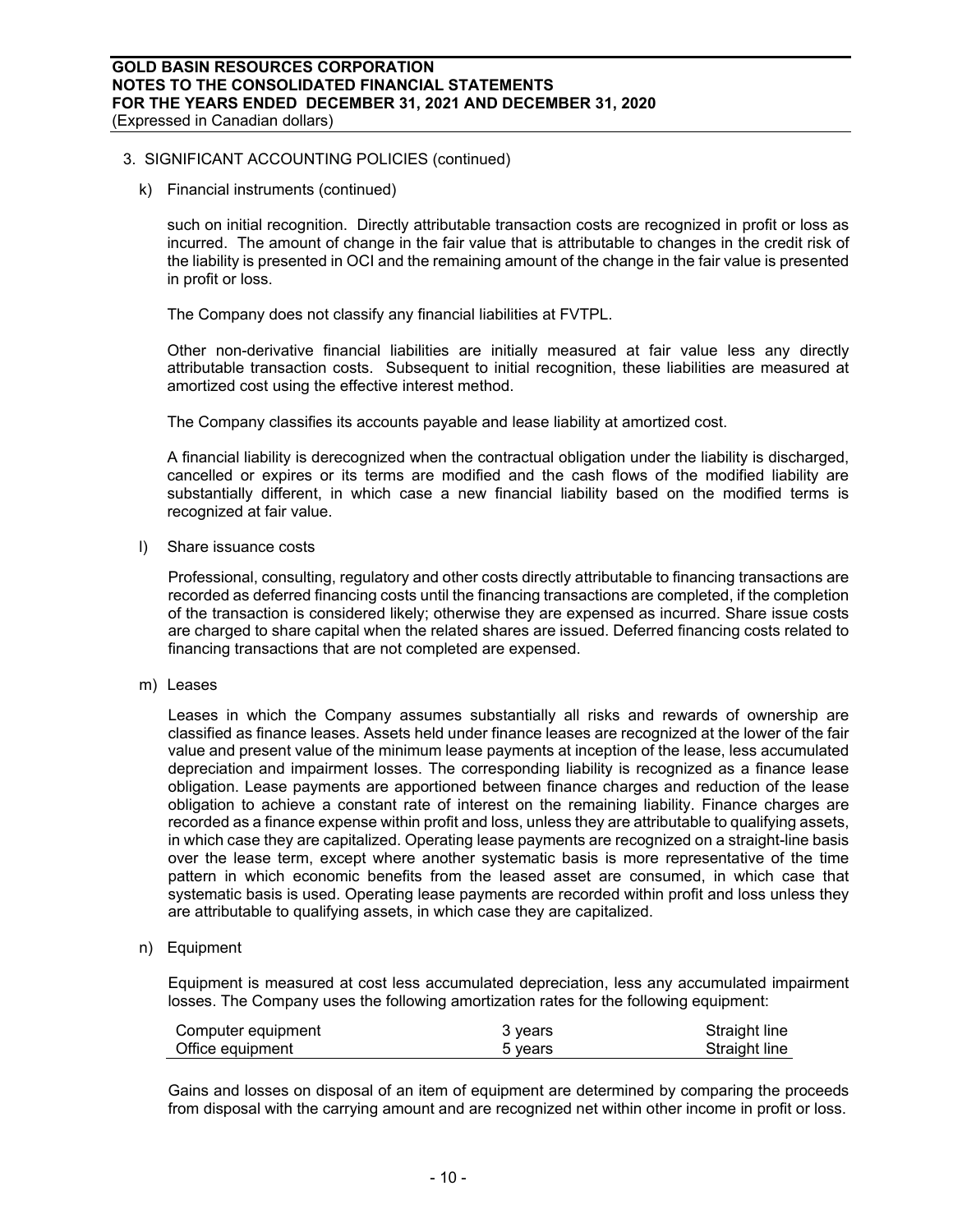(Expressed in Canadian dollars)

### 4. SIGNIFICANT ACCOUNTING ESTIMATES AND JUDGMENTS

The preparation of these consolidated financial statements requires management to make certain estimates, judgments and assumptions that affect the reported amounts of assets and liabilities at the date of the consolidated financial statements and reported amounts of expenses during the reporting period. Actual outcomes could differ from these estimates. These consolidated financial statements include estimates which, by their nature, are uncertain. The impacts of such estimates are pervasive throughout the consolidated financial statements, and may require accounting adjustments based on future occurrences. Revisions to accounting estimates are recognized in the period in which the estimate is revised and future periods if the revision affects both current and future periods. These estimates are based on historical experience, current and future economic conditions and other factors, including expectations of future events that are believed to be reasonable under the circumstances.

Significant assumptions about the future and other sources of estimation uncertainty that management has made at the financial position reporting date, that could result in a material adjustment to the carrying amounts of assets and liabilities, in the event that actual results differ from assumptions made, relate to, but are not limited to, the following:

#### *Significant accounting estimates*

- i. the measurement of deferred income tax assets and liabilities; and
- ii. the inputs used in accounting for share-based payments.

#### *Significant accounting judgments*

- i. the determination of categories of financial assets and financial liabilities;
- ii. the evaluation of the Company's ability to continue as a going concern; and
- iii. the assessment of indications of impairment of the mineral property and related determination of the net realizable value and write-down of the mineral property where applicable.

#### 5. ACCOUNTING STANDARDS, AMENDEMENTS AND INTERPRETATIONS NOT YET EFFECTIVE

The Company has performed an assessment of new standards issued by the IASB that are not yet effective and has determined that any standards that have been issued would have no or very minimal impact on the Company's consolidated financial statements.

## 6. EXPLORATION AND EVALUATION ASSETS

|                            | Acquisition<br>Costs | Exploration<br>Costs | Total      |
|----------------------------|----------------------|----------------------|------------|
|                            | S                    | S                    | \$         |
| Balance, December 31, 2019 | 20,000               | 86,488               | 106.488    |
| Additions                  | 12,798,090           | 629,697              | 13,427,787 |
| Impairment                 | (25,000)             | (149, 488)           | (174, 488) |
| Balance, December 31, 2020 | 12,793,090           | 566,697              | 13,359,787 |
| Additions                  | 95,939-              | 1,727,760            | 1,823,699  |
| Balance, December 31, 2021 | 12,889,029           | 2,294,457            | 15,183,486 |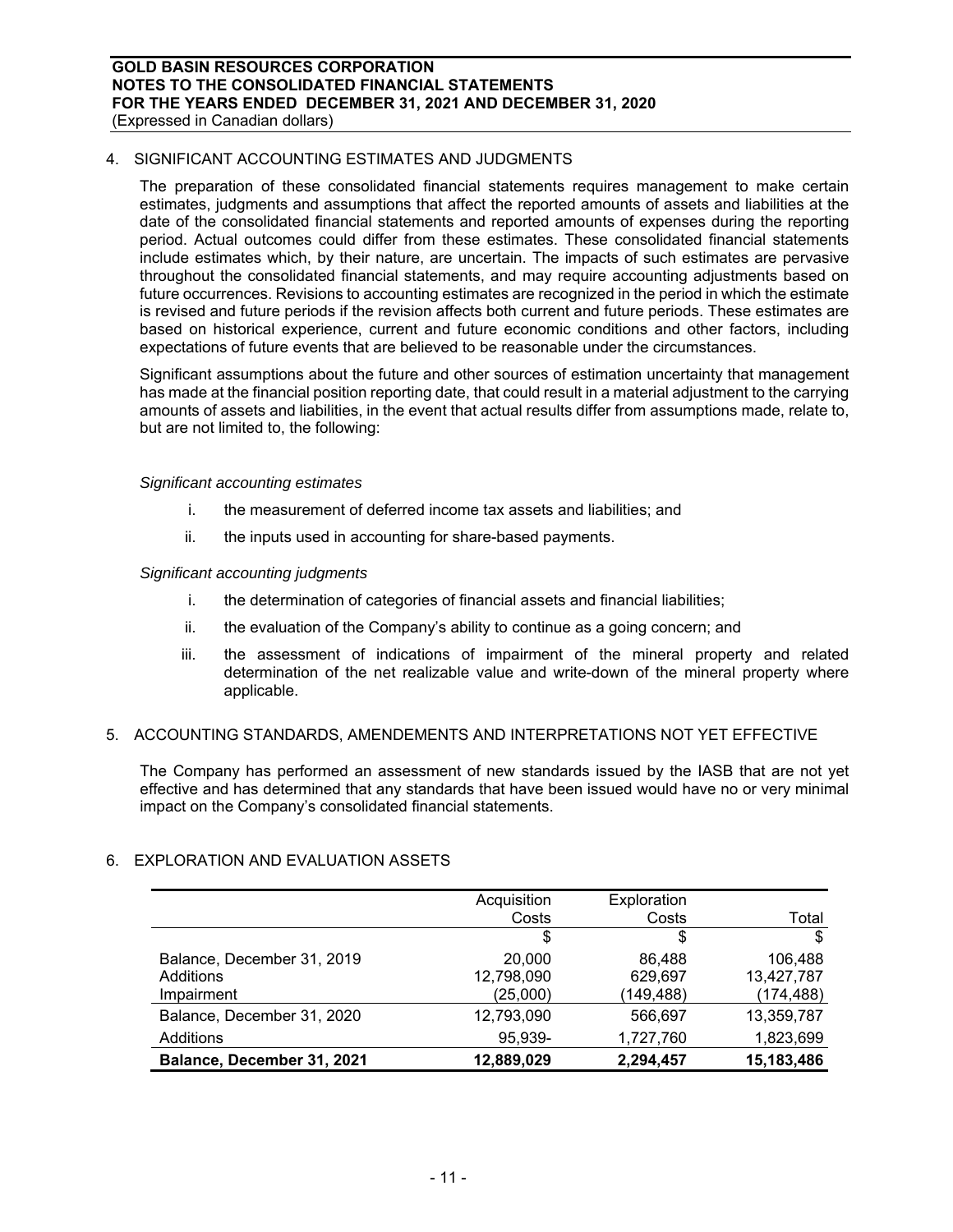#### 6. EXPLORATION AND EVALUATION ASSETS (continued)

#### **Gold Basin Property**

The Company entered into two assignment and assumption agreements dated June 16, 2020 with Centric Minerals Corporation ("Centric"), an arm's length private British Columbia corporation, whereby Centric assigned to the Company all of its rights under two letter agreements with third party vendors that were at arm's length to the Company. The Company was assigned the right to acquire an approximate aggregate 75% interest in and to the Gold Basin Project (the "Assignment"), located approximately 70 miles southeast of Las Vegas, Nevada, and 50 miles northwest of Kingman, Arizona, in the Gold Basin mining district of Mohave County, Arizona, U.S.A, and the area is comprised of 5 split estate mineral rights (2,389 acres) and 290 unpatented federal mining claims (5,280 acres), which together total approximately 7,669 acres (roughly 12 mi2) of land surface. In consideration, the Company issued 8,000,000 common shares in its capital valued at \$1,200,000 and subsequently the Company negotiated the acquisition of a 100% interest in the Project.

Following the Assignment, the Company entered into a relinquishment of rights and release deed, and a relinquishment of rights agreement and termination, whereby certain third parties with existing rights to the Project (the "Vendors") agreed to relinquish all of their right, title and interest in the Project (the "Relinquishment") in favour of the underlying owner of the Project, Aurum Exploration Inc. ("Aurum"), effective September 3, 2020. As consideration for the Relinquishment, the Company made a cash payment of AU\$1,000,000 and issued an aggregate of 10,000,001 common shares in its capital, valued at \$4,625,000, to the Vendors.

The Company acquired its 100% interest in the Project through its wholly-owned subsidiary Gold Basin Arizona pursuant to a purchase and sale agreement made as of September 3, 2020 (the "Purchase Agreement") among the Company, Gold Basin Arizona, and Aurum (the "Property Acquisition"). All of Aurum's right, title and interest in the 290 unpatented federal mining claims which comprise the bulk of the Project area was transferred to Gold Basin Arizona by Quitclaim Deed on September 14, 2020. Pursuant to the Purchase Agreement, the Company issued an aggregate of 15,000,000 common shares in its capital to Aurum's nominees with the value of \$6,000,000. The closing of the Property Acquisition took place on September 18, 2020.

The 290 unpatented federal mining claims are also subject to a 1% Gross Returns Royalty (the "Centric Royalty") held by Centric Minerals Management Pty Ltd ("Centric (AUS)") pursuant to a gross returns royalty agreement dated as of January 1, 2020 between Aurum and Centric (AUS) (the "Centric Royalty Agreement"). The Centric Royalty Agreement was assigned to Gold Basin Arizona by Aurum pursuant to an assignment and assumption agreement made effective as of September 14, 2020 among Aurum, Gold Basin Arizona and Centric (AUS), whereby Aurum assigned all of its right, title, benefit and interest in the Centric Royalty Agreement to Gold Basin Arizona and Gold Basin Arizona assumed all of Aurum's obligations thereunder, including the payment of the Centric Royalty thereunder.

The split estate mineral rights are subject to a perpetual production royalty held by Newmont Corporation of 3.5% gross returns from the sale or other disposition of all metals and minerals produced from those portions of the Project area previously owned by Sante Fe Pacific Railroad Company pursuant to the terms of an option agreement entered into by Sante Fe Pacific Railroad Company and Aurumbank Incorporated as of February 9, 2004.

As at December 31, 2020, the Company has earned a 100% right and title in the Project through its wholly-owned subsidiary Gold Basin Arizona, subject to the abovementioned royalties. In July 2021, the Company completed the purchase of surface rights associated with the Gold Basin Project, totaling approximately 160 acres in the Gold Basin Mining District, Mohave County, Arizona.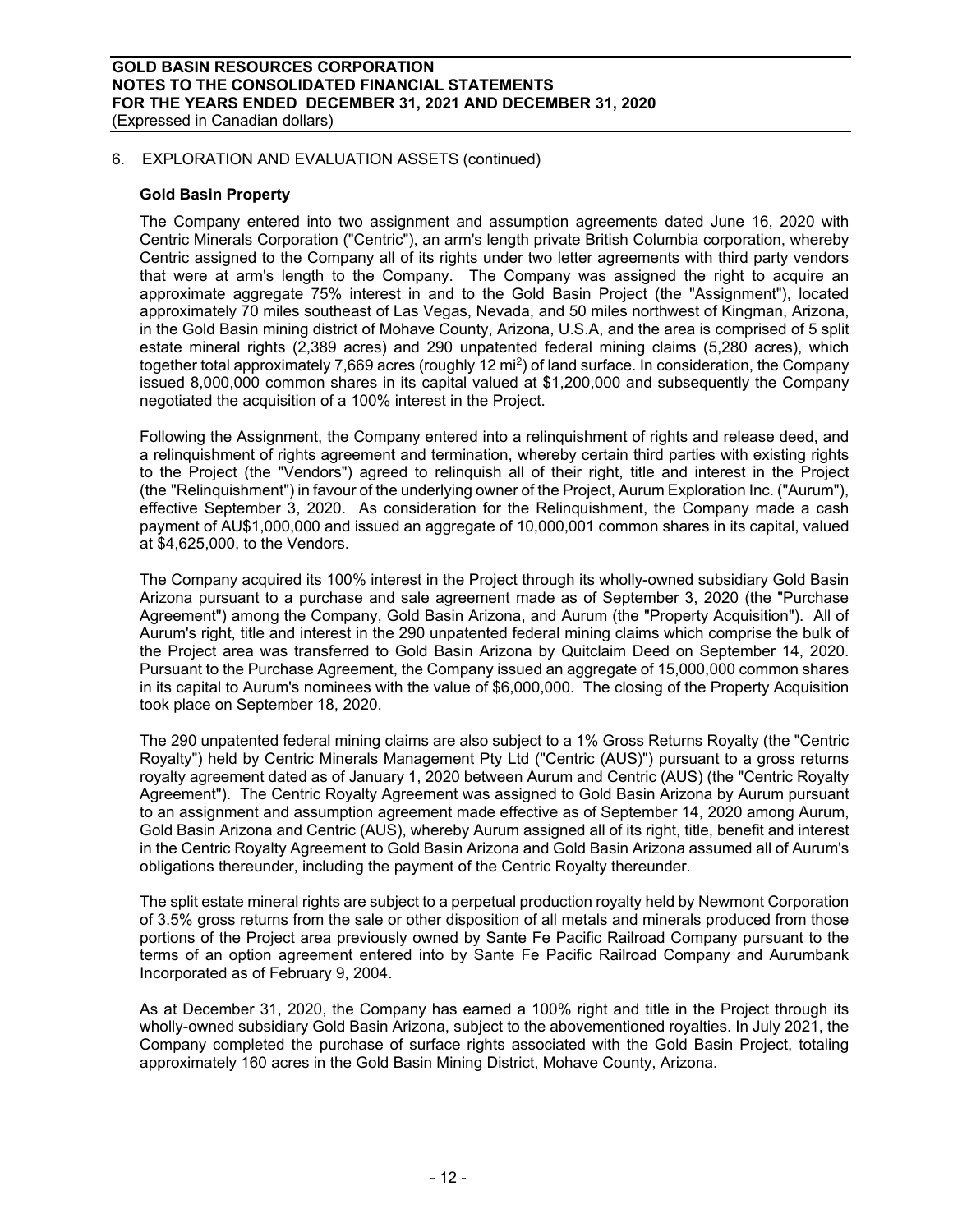7. SHARE CAPITAL

a) Authorized:

The Company is authorized to issue an unlimited number of common shares without par value.

b) Escrow Shares:

The Company entered into an escrow agreement, whereby 1,772,089 common shares will be held in escrow and are scheduled for release at 10% on the listing date and 15% after every six months from date of listing. At December 31, 2021, there were 531,629 (2020 – 2,100,001) common shares held in escrow.

c) Issued and Outstanding as at December 31, 2021: 91,271,111 (2020 – 70,916,528) common shares.

During the year ended December 31, 2021, the Company had the following share capital transactions:

- (i) On August 19, 2021, the Company completed a non-brokered private placement of 15,416,200 units ("the offering") in the capital of the Company at a price of \$0.35 per unit for aggregate gross proceeds of \$5,395,705. Each unit consisted of one common share in the capital of the Company and one-half of one common share purchase warrant, with each whole warrant entitling the holder to purchase one common share at an exercise price of \$0.45 per common share expiring August 19, 2022. The warrants issued had a residual value of \$115,657. The Company paid aggregate cash finder's fees of \$281,364. All securities issued in connection with the Offering will be subject to a four-month and one day hold period in Canada.
- (ii) On October 19, 2021, the Company issued 6,483 units at a price of \$0.35 per unit for aggregate gross proceeds of \$2,269 (the "Offering"). Each unit consisted of one common share in the capital of the Company and one-half of one common share purchase warrant with each whole warrant entitling the holder to purchase one common share at exercisable price of \$0.45 per common share expiring October 19, 2022. The securities issued in connection with the Offering were subject to a four-month and one day hold period in Canada.
- (iii) The Company issued an aggregate of 4,931,900 common shares pursuant to the exercise of warrants for total gross proceeds of \$263,115.

During the year ended December 31, 2020, the Company had the following share capital transactions:

- (i) On June 18, 2020, the Company issued 8,000,000 common shares with a fair value of \$1,200,000 related to the acquisition of the Gold Basin Property described in Note 6.
- (ii) On July 10, 2020, the Company issued 200,000 common shares pursuant to the exercise of stock options at an exercise price of \$0.10 per share for gross proceeds of \$20,000.
- (iii) On July 23, 2020, the Company closed a non-brokered private placement of 7,275,000 units in the capital of the Company at a price of \$0.20 per unit for aggregate gross proceeds of \$1,455,000.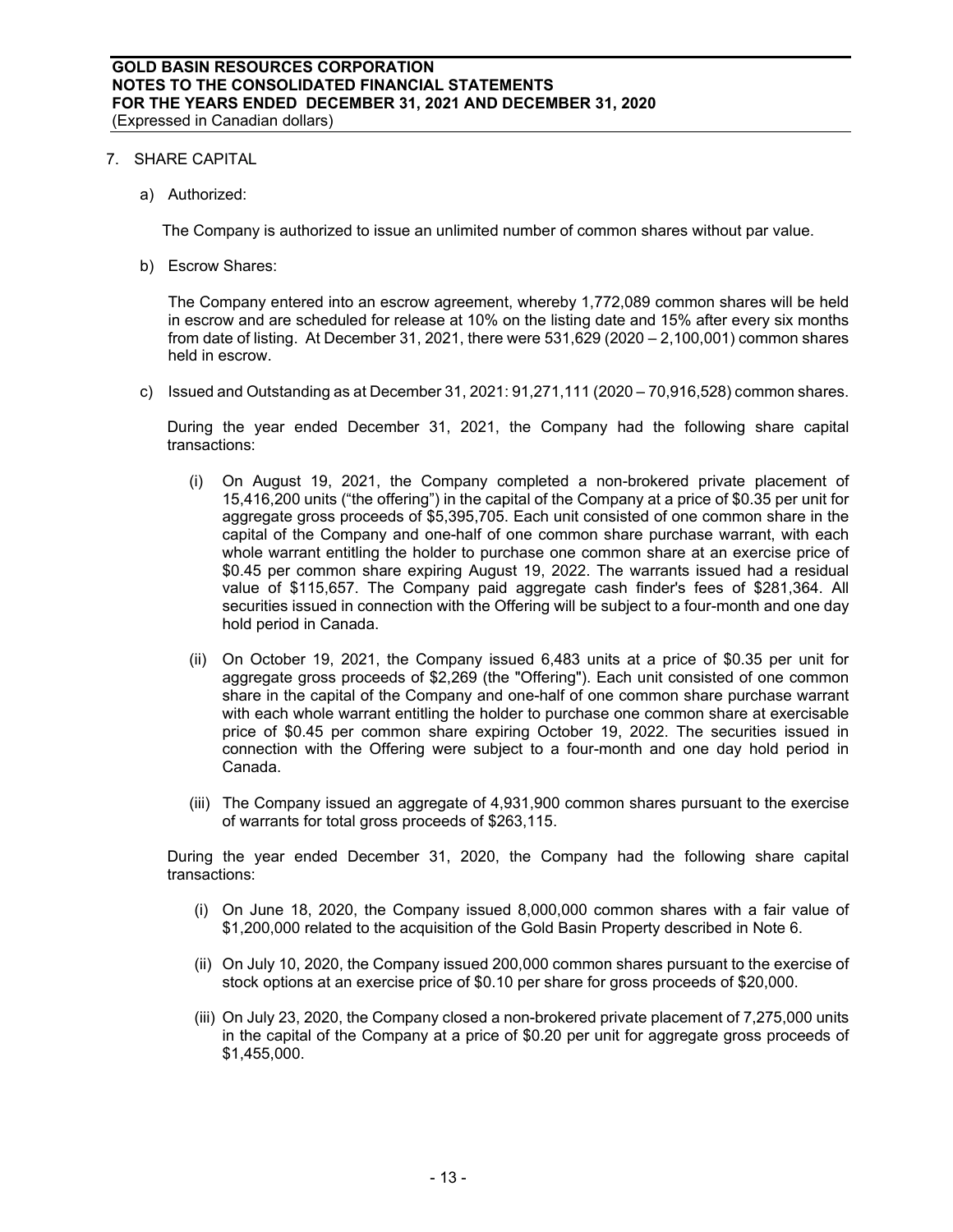### 7. SHARE CAPITAL (continued)

Each unit consists of one common share and one-half of one common share purchase warrant, with each whole warrant entitling the holder to purchase one common share at a price of \$0.40 per common share for a period of 12 months.

In connection with the private placement, the Company issued 418,250 finder warrants, at the same terms as the private placements, with a fair value of \$94,739, calculated using the Black-Scholes option pricing model assuming an expected life of 12 months, a risk-free interest rate of 0.24%, an expected dividend rate of 0%, a price on grant date of \$0.40 and an expected annual volatility of 160%.

(iv) On July 31, 2020, the Company closed a non-brokered private placement of 16,372,826 units in the capital of the Company at a price of \$0.20 per unit for aggregate gross proceeds of \$3,274,565.

Each unit consists of one common share and one-half of one common share purchase warrant, with each whole warrant entitling the holder thereof to purchase one common share at a price of \$0.40 per Common Share for a period of 12 months.

In connection with the private placement, the Company issued 690,500 finder warrants, at the same terms as the private placements, with a fair value of \$188,942, calculated using the Black-Scholes option pricing model assuming an expected life of 12 months, a risk-free interest rate of 0.22%, an expected dividend rate of 0%, a price on grant date of \$0.45 and an expected annual volatility of 162%.

In connection with the private placement on July 23, 2020 and July 31, 2020, the Company paid a total cash finder's fee of \$259,466.

- (v) On August 7, 2020, the Company issued 2,500,000 common shares with a fair value of \$1,250,000 related to the Gold Basin Property described in Note 6.
- (vi) On August 31, 2020, the Company issued 7,500,001 common shares with a fair value of \$3,375,000 related to the Gold Basin Property described in Note 6.
- (vii) On September 23, 2020, the Company issued 15,000,000 common shares with a fair value of \$6,000,000 related to the Gold Basin Property described in Note 6.
- (viii) The Company issued an aggregate of 770,700 common shares pursuant to the exercise of warrants for a total gross proceeds of \$39,570.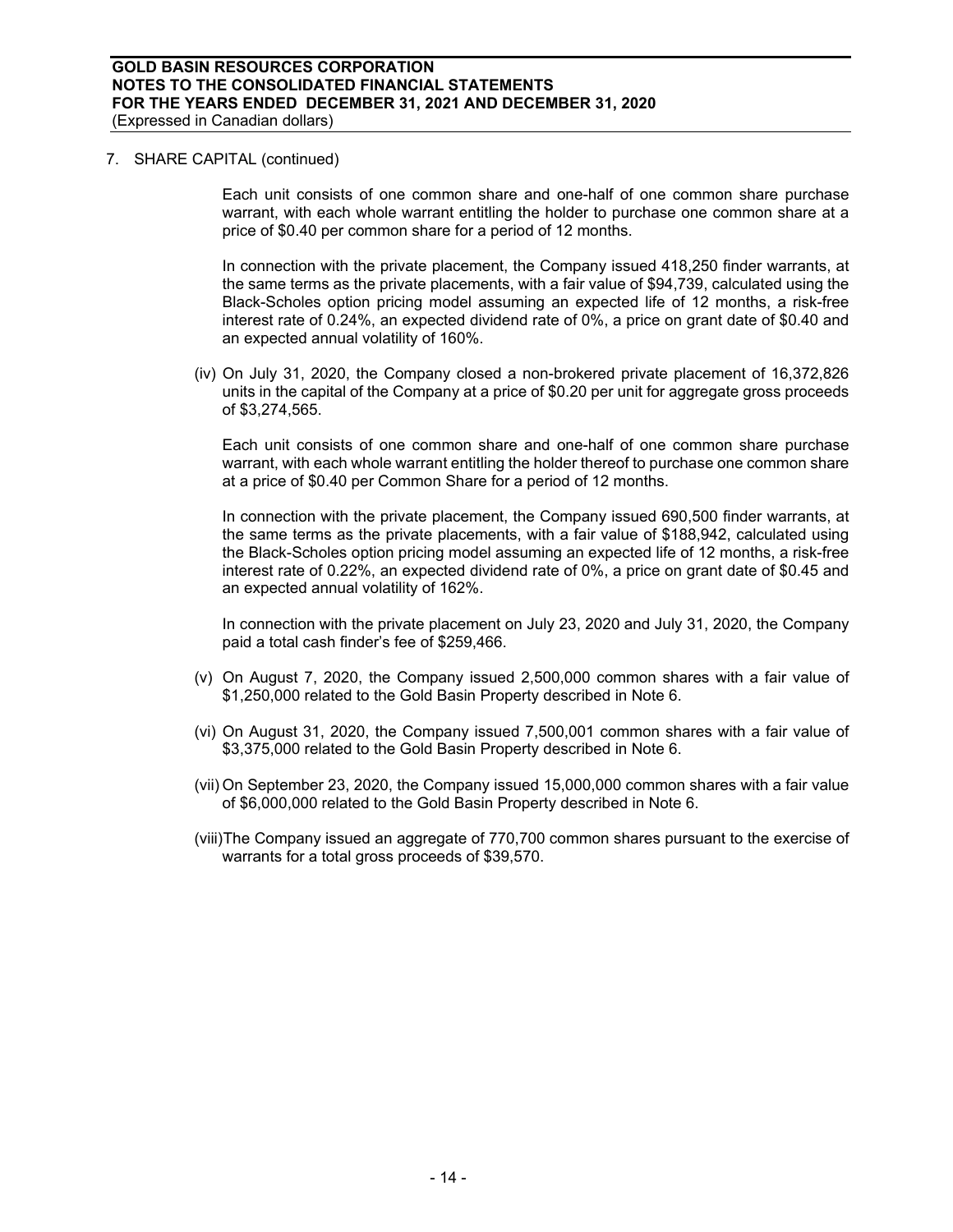## 7. SHARE CAPITAL (continued)

d) Warrants

A continuity of the warrants outstanding as at December 31, 2021 and 2020 is as follows:

|                            |                           | <b>Weighted average</b> |
|----------------------------|---------------------------|-------------------------|
|                            | <b>Number of warrants</b> | exercise price          |
| Balance, December 31, 2019 | 7,342,600                 | \$0.05                  |
| <b>Issued</b>              | 12,932,663                | \$0.19                  |
| Exercised                  | (770, 700)                | \$0.01                  |
| Balance, December 31, 2020 | 19,504,563                | \$0.28                  |
| <b>Issued</b>              | 7,711,342                 | \$0.45                  |
| Exercised                  | (4,931,900)               | \$0.05                  |
| <b>Expired</b>             | (14, 572, 663)            | \$0.36                  |
| Balance, December 31, 2021 | 7,711,342                 | \$0.45                  |

As at December 31, 2021 the Company had the following outstanding warrants:

| Number of | Exercise | Weighted average  | Expiry                             |
|-----------|----------|-------------------|------------------------------------|
| warrants  | price    | vears outstanding | date                               |
| 7.711.342 | \$0.45   | 0.63              | August 19, 2022 – October 19, 2022 |

At the date of this report, there were 7,708,100 warrants (Exercise price - \$0.45) and 3,242 warrants (Exercise price - \$0.45) expiring on August 19, 2022 and October 19, 2022 respectively.

e) Stock options

The Company has a Stock Option Plan ('Plan') for directors, officers, employees and consultants of the Company. The Company may grant options to individuals, options are exercisable over periods of up to ten years, as determined by the Board of Directors of the Company, to buy shares of the Company at the fair market value on the date the option is granted. The maximum number of shares which may be issuable under the Plan cannot exceed 10% of the total number of issued and outstanding shares on a non-diluted basis.

A continuity of the stock options outstanding as at December 31, 2021 is as follows:

|                            | Number of<br>Stock options | Weighted<br>average exercise |
|----------------------------|----------------------------|------------------------------|
| Balance, December 31, 2019 | 800,000                    | \$0.10                       |
| Granted<br>Exercised       | 6,100,000<br>(200,000)     | \$0.36<br>\$0.10             |
| Balance, December 31, 2020 | 6,700,000                  | \$0.46                       |
| Granted<br>Cancelled       | 2,300,000<br>(500,000)     | \$0.38<br>\$0.40             |
| Balance, December 31, 2021 | 8,500,000                  | \$0.35                       |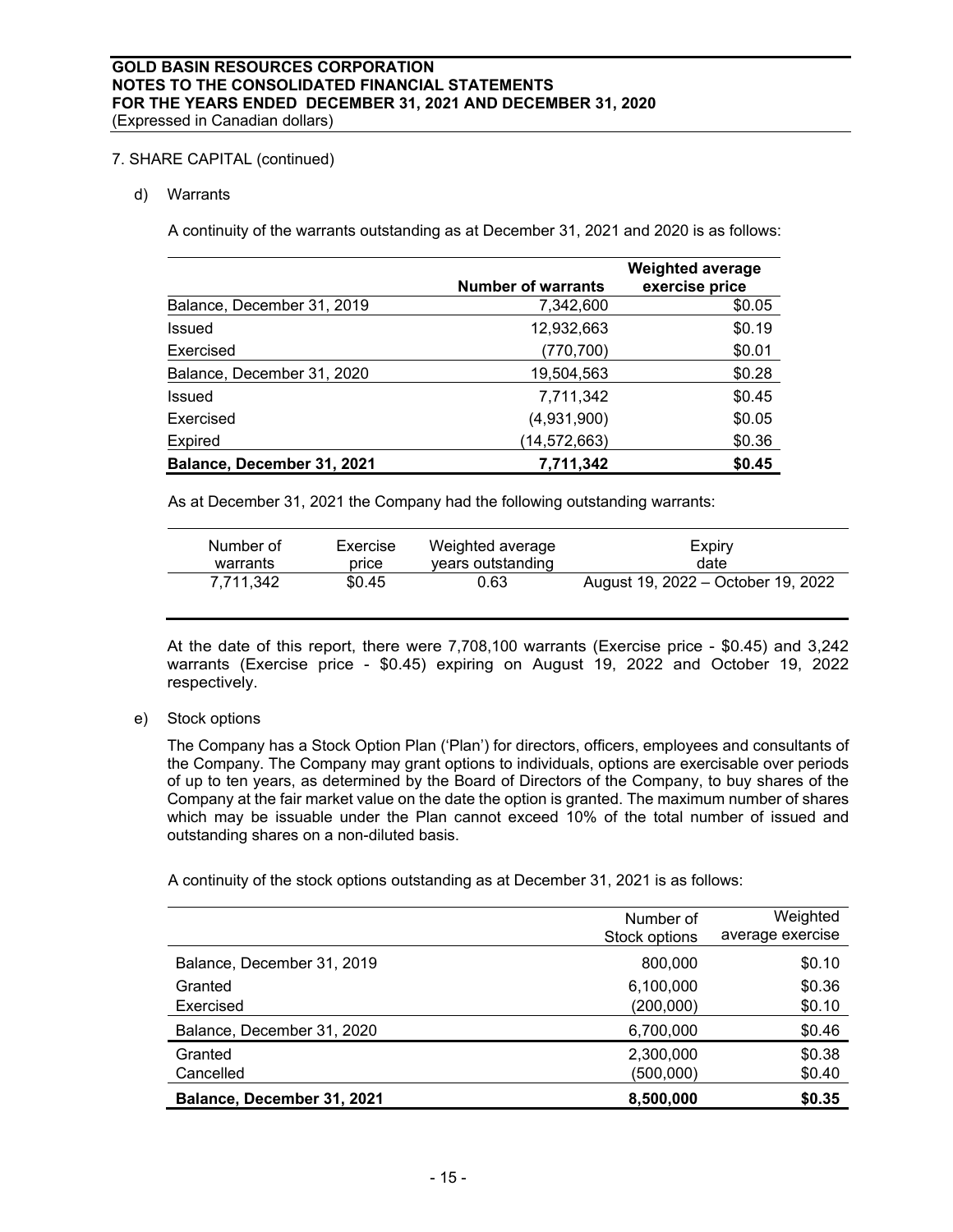## 7. SHARE CAPITAL (continued)

The fair value of the stock options granted in the year ended December 31, 2021 - \$455,542, (2020 - \$1,816,435) which was calculated using the Black-Scholes pricing model. The weighted average inputs used in the Black-Scholes calculation for the options are as follows:

|                         | 2021    | 2020    |
|-------------------------|---------|---------|
| Share price             | \$0.37  | \$0.36  |
| Risk-free interest rate | 0.23%   | 0.30%   |
| Expected life           | 2 years | 3 years |
| Dividend rate           | $-$ %   | $-$ %   |
| Annualized volatility   | 104%    | 156%    |

As at December 31, 2021 the Company had the following outstanding stock options:

|                   |                | Remaining           |                    |
|-------------------|----------------|---------------------|--------------------|
| Number of options | Exercise price | contractual life in | Expiry date        |
| 600,000           | \$0.10         | 2.06                | January 22, 2024   |
| 1,300,000         | \$0.22         | 1.52                | July 10,2023       |
| 4,300,000         | \$0.40         | 1.85                | November 6, 2023   |
| 600,000           | \$0.35         | 2.19                | March 9, 2024      |
| 300,000           | \$0.38         | 0.47                | June 22, 2022      |
| 1,400,000         | \$0.40         | 1.69                | September 10, 2023 |
| 8,500,000         |                |                     |                    |

### 8. MANAGEMENT OF CAPITAL

The Company's objectives when managing capital are to safeguard the Company's ability to continue as a going concern in order to pursue the sourcing and exploration of its resource property. The Company does not have any externally imposed capital requirements to which it is subject.

The Company considers the aggregate of its share capital, contributed surplus and deficit as capital. The Company manages the capital structure and makes adjustments to it in light of changes in economic conditions and the risk characteristics of the underlying assets. To maintain or adjust the capital structure, the Company may attempt to issue new shares or dispose of assets or adjust the amount of cash.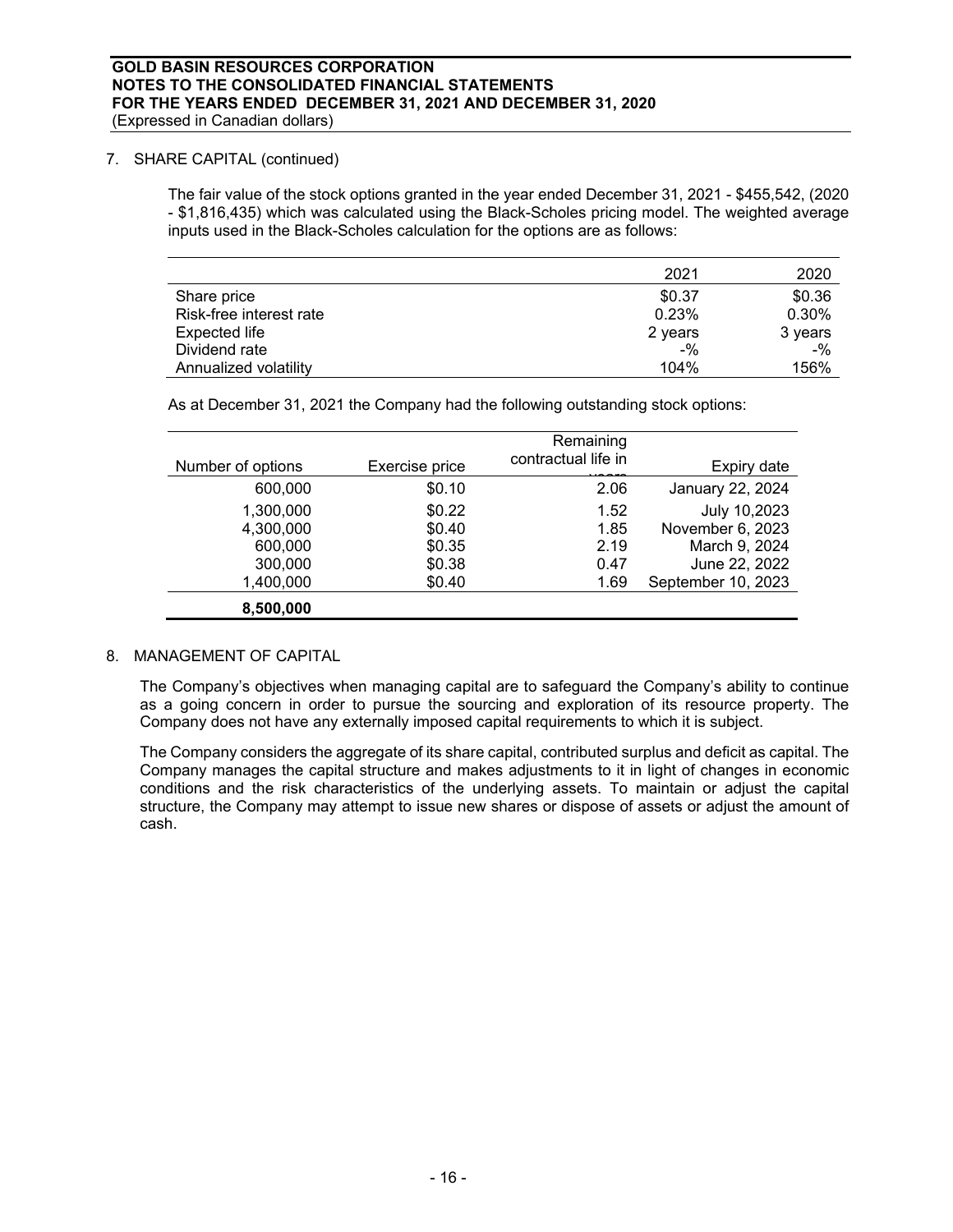(Expressed in Canadian dollars)

## 9. EQUIPMENT

|                                     | Computer  | Office    |       |
|-------------------------------------|-----------|-----------|-------|
|                                     | Equipment | Equipment | Total |
| Cost                                | \$        | \$        | \$    |
| Balance, December 31, 2019          |           |           |       |
| Additions                           | 2,408     | 5,364     | 7,772 |
| Balance, December 31, 2020          | 2,408     | 5,364     | 7,772 |
| Exchange rate movements             |           | (321)     | (321) |
| Balance, December 31, 2021          | 2,408     | 5,043     | 7,451 |
|                                     |           |           |       |
| <b>Accumulated Depreciation</b>     |           |           |       |
| Balance, December 31, 2019 and 2020 |           |           |       |
| Additions                           | 803       | 1,093     | 1,896 |
| Exchange rate movements             |           | (20)      | (20)  |
| Balance, December 31, 2021          | 803       | 1,073     | 1,876 |
|                                     |           |           |       |
| Net book value                      |           |           |       |
| Balance, December 31, 2020          | 2,408     | 5,364     | 7,772 |
| Balance, December 31, 2021          | 1,605     | 3,970     | 5,575 |

## 10. RELATED PARTY BALANCES AND TRANSACTIONS

Parties are considered to be related if one party has the ability, directly or indirectly, to control the other party or exercise significant influence over the other party in making financial and operating decisions. Related parties may be individuals or corporate entities and include officers and directors. A transaction is considered to be a related party transaction when there is a transfer of resources or obligations between related parties.

The Company had incurred the following key management personnel cost from related parties:

|                                     | Year ended<br>December 31, 2021 | Year ended<br>December 31, 2020 |
|-------------------------------------|---------------------------------|---------------------------------|
|                                     |                                 |                                 |
| <b>Chief Financial Officer fees</b> | 94.200                          | 32,000                          |
| Management fees                     | 413.421                         | 204.515                         |
| Share-based payments                | 389,828                         | 1.454.435                       |

During the year ended December 31, 2020, the Company paid management fees of \$42,000 and rent of \$9,000 to the former Chief Executive Officer and President of the Company. For the year ended December 31, 2021, the former Chief Executive Officer and President of the Company was no longer considered to be a related party.

During the year ended December 31, 2020, the Company paid the former Chief Financial Officer total fees of \$32,000 and professional accounting fees of \$19,828. For the year ended December 31, 2021, the former Chief Financial Officer was no longer considered to be a related party.

During the year ended December 31, 2020, the Company incurred \$332,724 in legal fees from a firm controlled by the family member of a former director and officer identified as key management personnel.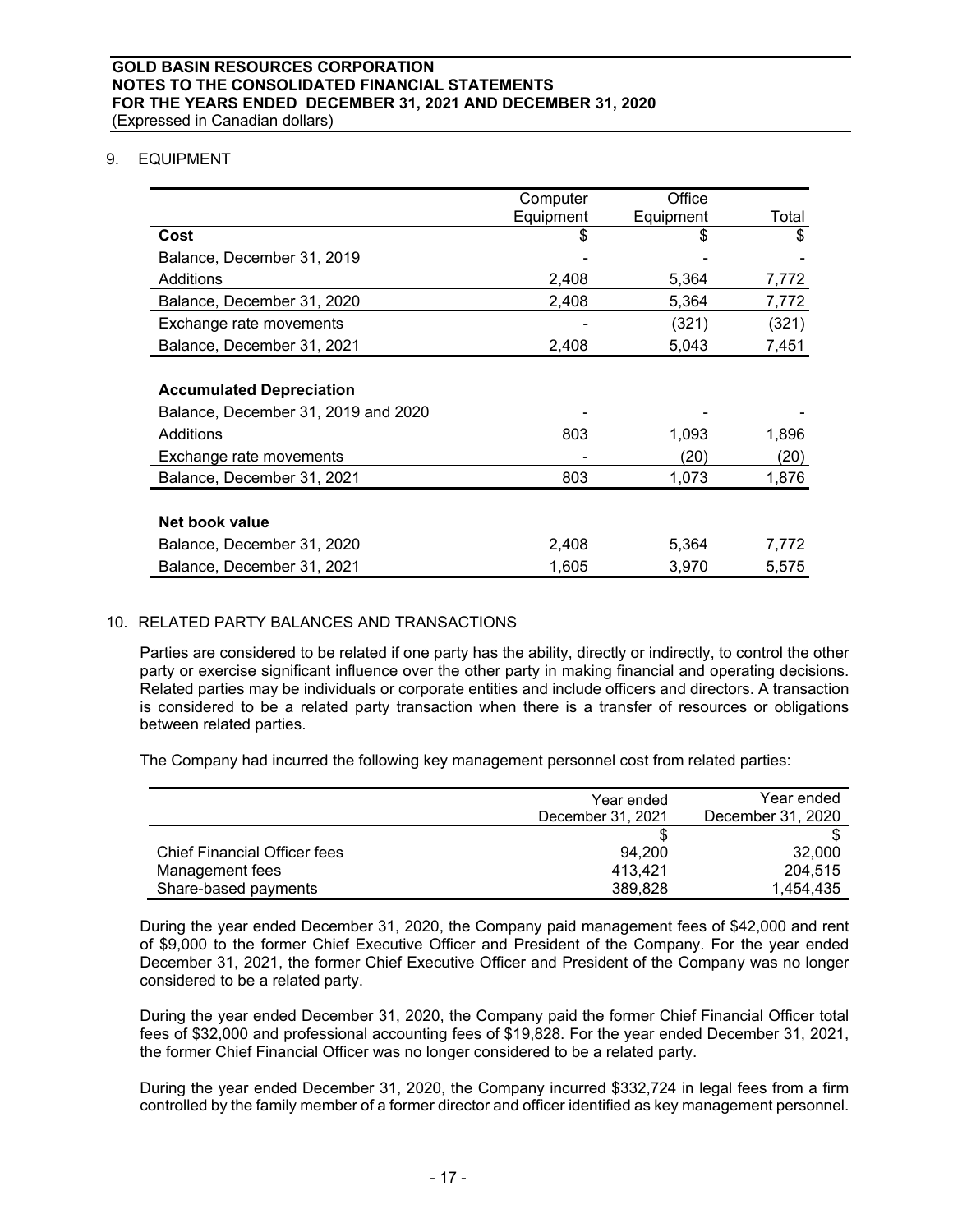## 10. RELATED PARTY BALANCES AND TRANSACTIONS (continued)

For the year ended December 31, 2021, the firm controlled by the family member of a former director and officer was no longer considered to be a related party.

During the year ended December 31, 2021, the Company paid the Chief Financial Officer total fees of \$94,200 (2020 - \$32,000).

During the year ended December 31, 2021, the Company paid the directors of the Company total fees of \$413,421 (2020 - \$204,515) for management services. At December 31, 2021, there was \$22,438 (2020 - \$nil) in accounts payable owing to certain directors of the Company.

### 11. LEASE LIABILITY

#### Right-of-use Asset

The following is the continuity of the cost and accumulated amortization of right-of-use asset, for the year ended December 31, 2021 and 2020:

|                                   | 2021     | 2020    |
|-----------------------------------|----------|---------|
|                                   | S        |         |
| Opening balance                   | 25,470   | 27,785  |
| Effect of foreign exchange        | (1, 324) | ٠       |
| Amortization expense for the year | (11,086) | (2,315) |
| <b>Balance</b>                    | 13,060   | 25,470  |

Lease liability

The following is the continuity of lease liability, for the year ended December 31, 2021:

|                                     | 2021     | 2020    |
|-------------------------------------|----------|---------|
|                                     |          | \$      |
| Opening balance                     | 20,717   | 27,785  |
| Effect of foreign exchange          | (1, 108) |         |
| Lease payments                      | (9,797)  | (7,671) |
| Interest expense on lease liability | 2,622    | 603     |
| <b>Balance</b>                      | 12,434   | 20,717  |
| <b>Current portion</b>              | 12,434   | 7,490   |
| Long-term portion                   | ۰        | 13,227  |

As at December 31, 2021, the minimum lease payments for the lease liabilities are as follows:

| Year ending:                                  | 2021           | 2020     |
|-----------------------------------------------|----------------|----------|
|                                               | \$             |          |
| 2021                                          | $\blacksquare$ | 10.228   |
| 2022                                          | 13.220         | 14,064   |
|                                               | 13,220         | 24,292   |
| Less: Interest expense on lease liabilities   | (786)          | (3, 575) |
| Total present value of minimum lease payments | 12,434         | 20,717   |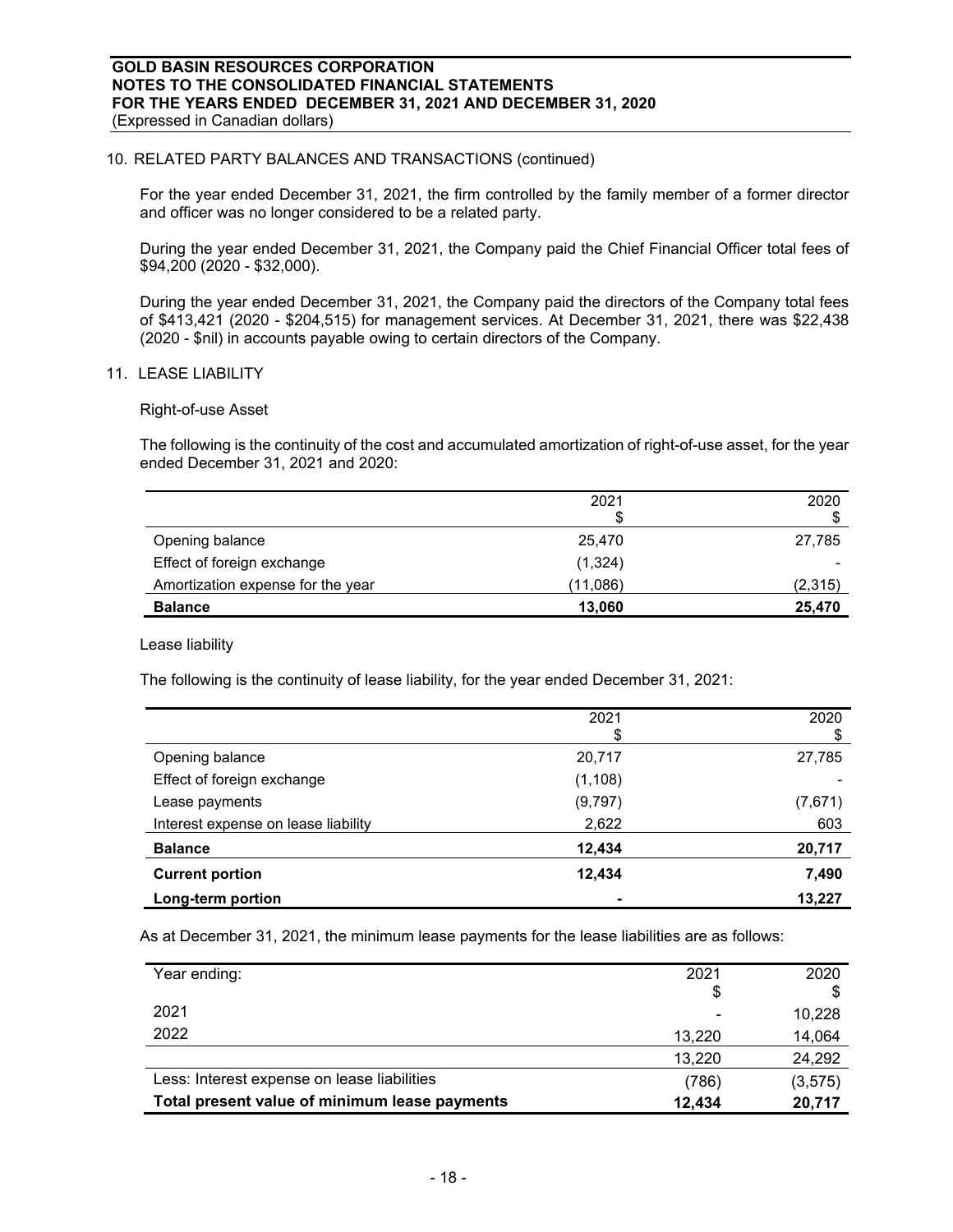#### 11. LEASE LIABILITY (continued)

In November 2020, Gold Basin Resources (Australia) Pty Ltd entered into a two-year lease agreement for leased premises in Orange, New South Wales, commencing November 9, 2020 and ending on November 9, 2022. The minimum base rent is AU\$1,430 per month for the entire lease period from November 9, 2020 to November 9, 2022.

#### 12. FINANCIAL INSTRUMENTS AND FINANCIAL RISK

International Financial Reporting Standards 7, *Financial Instruments: Disclosures*, establishes a fair value hierarchy that reflects the significance of the inputs used in making the measurements. The fair value hierarchy has the following levels:

Level 1 - quoted prices (unadjusted) in active markets for identical assets or liabilities;

Level 2 - inputs other than quoted prices included in Level 1 that are observable for the asset or liability, either directly (i.e. as prices) or indirectly (i.e. derived from prices); and

Level 3 - inputs for the asset or liability that are not based on observable market data (unobservable inputs).

Fair Value of Financial Instruments

The Company's financial assets include cash and are classified as Level 1. The carrying value of these instruments approximates their fair values due to the relatively short periods of maturity of these instruments.

Fair Value of Financial Instruments

Assets measured at fair value on a recurring basis were presented on the Company's consolidated statements of financial position are as follows:

|                           | Fair Value Measurements Using                                                          |                                                           |                                                    |                 |
|---------------------------|----------------------------------------------------------------------------------------|-----------------------------------------------------------|----------------------------------------------------|-----------------|
|                           | Quoted Prices in<br><b>Active Markets</b><br>For Identical<br>Instruments<br>(Level 1) | Significant<br>Other<br>Observable<br>Inputs<br>(Level 2) | Significant<br>Unobservable<br>Inputs<br>(Level 3) | Total           |
| December 31, 2021<br>Cash | \$<br>4,041,732                                                                        | \$<br>۰                                                   | \$<br>٠                                            | \$<br>4,041,732 |
| December 31, 2020<br>Cash | 2,208,496                                                                              |                                                           |                                                    | 2,208,496       |

Fair value

The fair value of the Company's financial instruments approximates their carrying value as at December 31, 2021 because of the demand nature or short - term maturity of these instruments.

Financial risk management objectives and policies

The Company's financial instruments include cash and accounts payable. The risks associated with these financial instruments and the policies on how to mitigate these risks are set out below. Management manages and monitors these exposures to ensure appropriate measures are implemented on a timely and effective manner.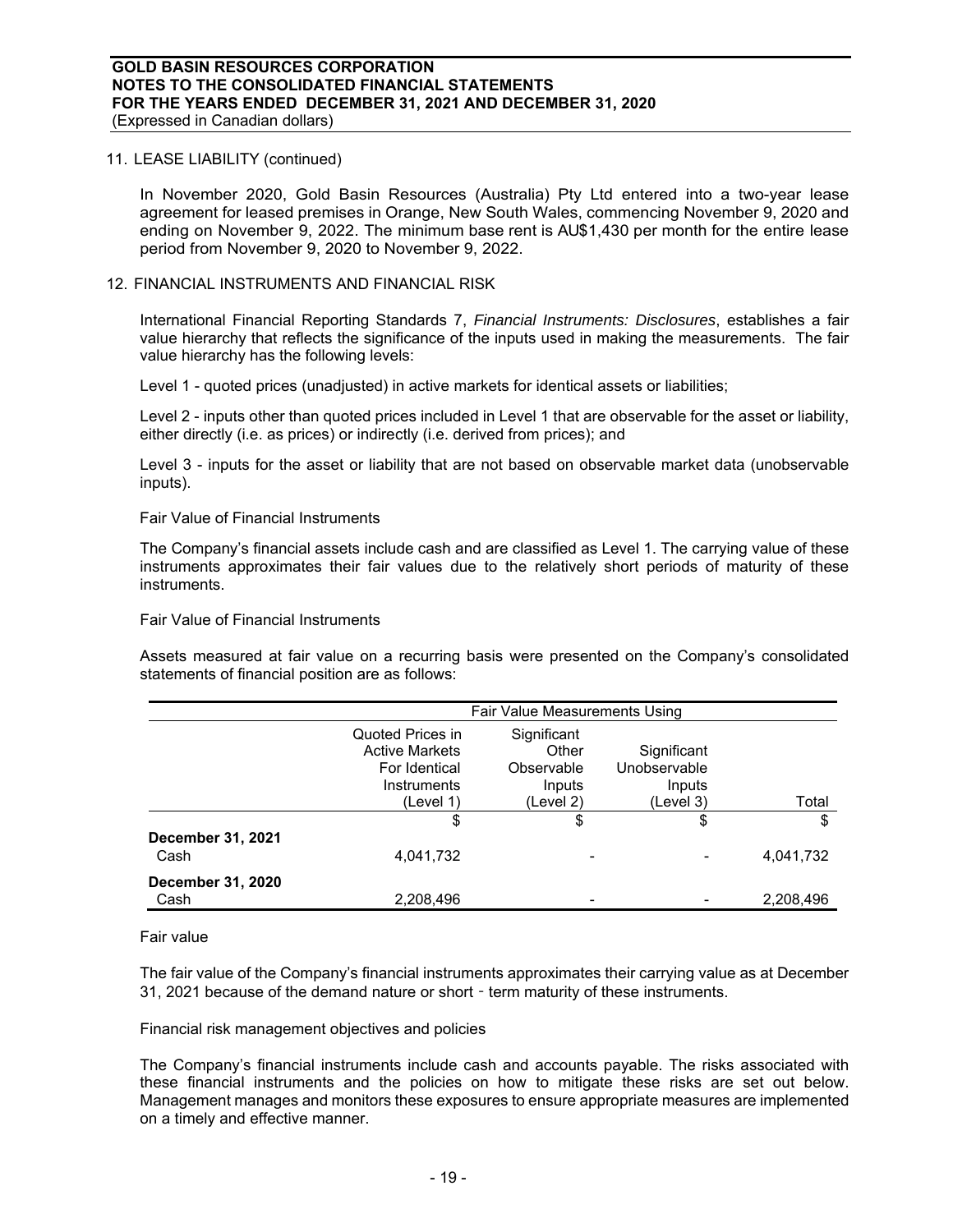## 12. FINANCIAL INSTRUMENTS AND FINANCIAL RISK (Continued)

#### (i) *Currency risk*

The Company is exposed to foreign currency risk on fluctuations related to cash, amounts receivable, leases, and accounts payable that are denominated in AU and USD dollars. A 10% fluctuation in the AU dollar against the Canadian dollar would impact the Company's earnings by approximately \$55,599 (2020 – \$14,664). A 10% fluctuation in the USD dollar against the Canadian dollar would impact the Company's earnings by approximately \$40,549 (2020 – \$nil). The Company has not entered into any foreign currency contracts to mitigate this risk.

#### (ii) *Interest rate risk*

The Company is exposed to interest rate risk on the variable rate of interest earned on bank deposits. The fair value interest rate risk on bank deposits is insignificant as the deposits are short - term. The Company has not entered into any derivative instruments to manage interest rate fluctuations.

#### (iii) *Credit risk*

Credit risk is the risk of loss associated with the counterparty's inability to fulfill its payment obligations. Financial instruments that potentially subject the Company to concentrations of credit risks consist principally of cash. To minimize the credit risk, the Company places these instruments with a high quality financial institution.

#### (iv) *Liquidity risk*

In the management of liquidity risk of the Company, the Company maintains a balance between continuity of funding and the flexibility through the use of borrowings. Management closely monitors the liquidity position and expects to have adequate sources of funding to finance the Company's projects and operations.

## 13. INCOME TAXES

The Company has losses carried forward approximately \$3,259,458 available to reduce income taxes in future years which expire in 2041.

The Company has not recognized any deferred income tax assets. The Company recognizes deferred income tax assets based on the extent to which it is probable that sufficient taxable income will be realized during the carry forward periods to utilize all deferred tax assets.

The following table reconciles the amount of income tax recoverable on application of the statutory Canadian federal and provincial income tax rates:

|                                              | 2021       | 2020       |
|----------------------------------------------|------------|------------|
| Effective tax rate                           | 27%        | 27%        |
|                                              | \$         | S          |
| Income tax recovery at statutory rate        | (517, 540) | (849, 569) |
| Effect of income taxes of:                   |            |            |
| Permanent differences and other              | 23,548     | 294,175    |
| Change in deferred tax assets not recognized | 493,992    | 555,394    |
| Deferred income tax recovery                 |            |            |